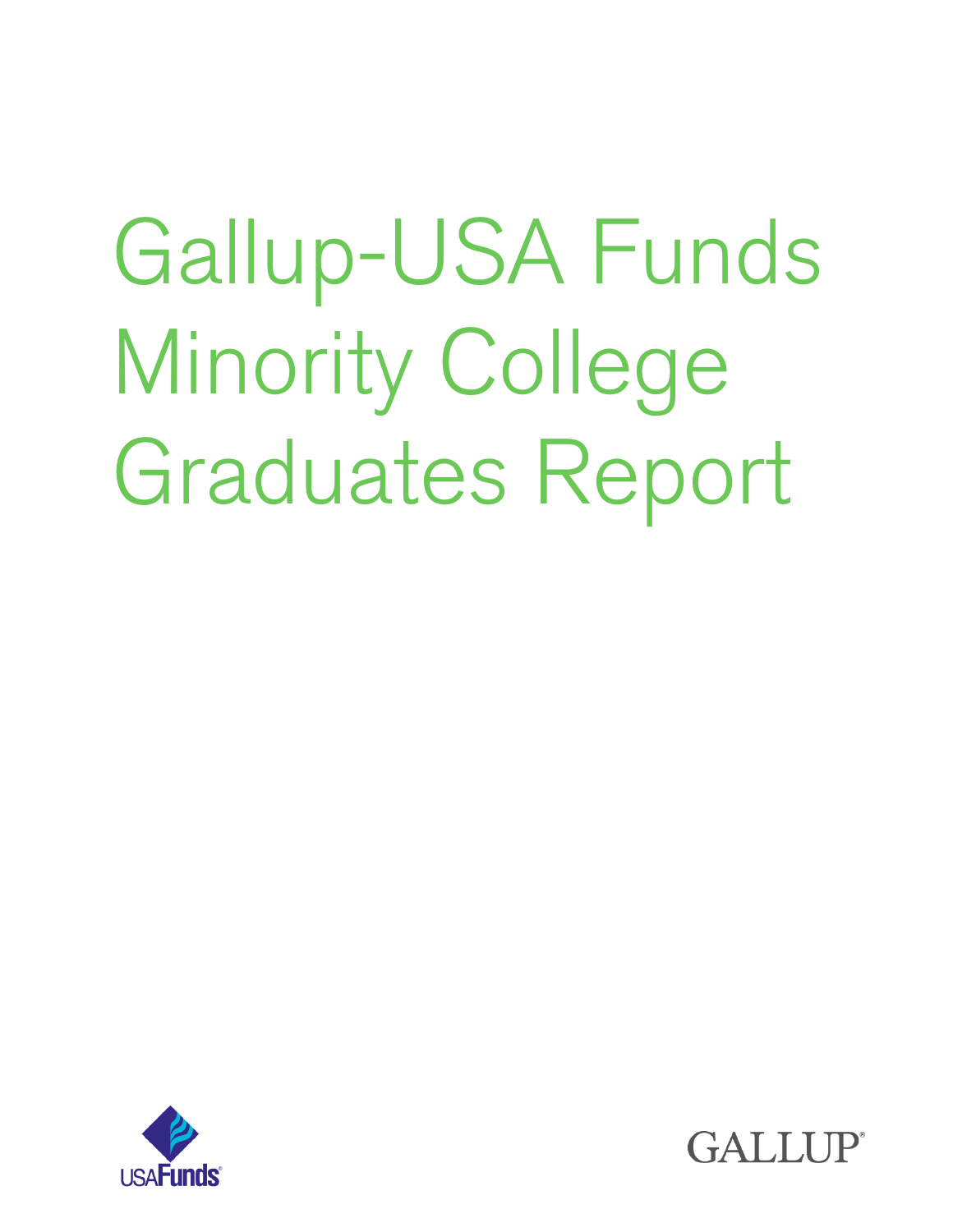### Copyright and Trademark Standards

This document contains proprietary research, copyrighted materials and literary property of Gallup, Inc. It is for your guidance only and is not to be copied, quoted, published or divulged to others. All of Gallup, Inc.'s content, unless otherwise noted, is protected by copyright © 2015. All rights reserved. This document is of great value to Gallup, Inc. Accordingly, international and domestic laws and penalties guaranteeing patent, copyright, trademark and trade secret protection safeguard the ideas, concepts and recommendations related within this document.

No changes may be made to this document without the express written permission of Gallup, Inc.

Gallup®, Q12®, Gallup Panel™ and Gallup-Healthways Well-Being Index® are trademarks of Gallup, Inc. Gallup-Healthways Well-Being 5 View™ is a trademark of WB5, LLC. All rights reserved. All other trademarks and copyrights are the property of their respective owners.

The  $Q^{12}$  items are protected by copyright of Gallup, Inc., 1993-1998. All rights reserved.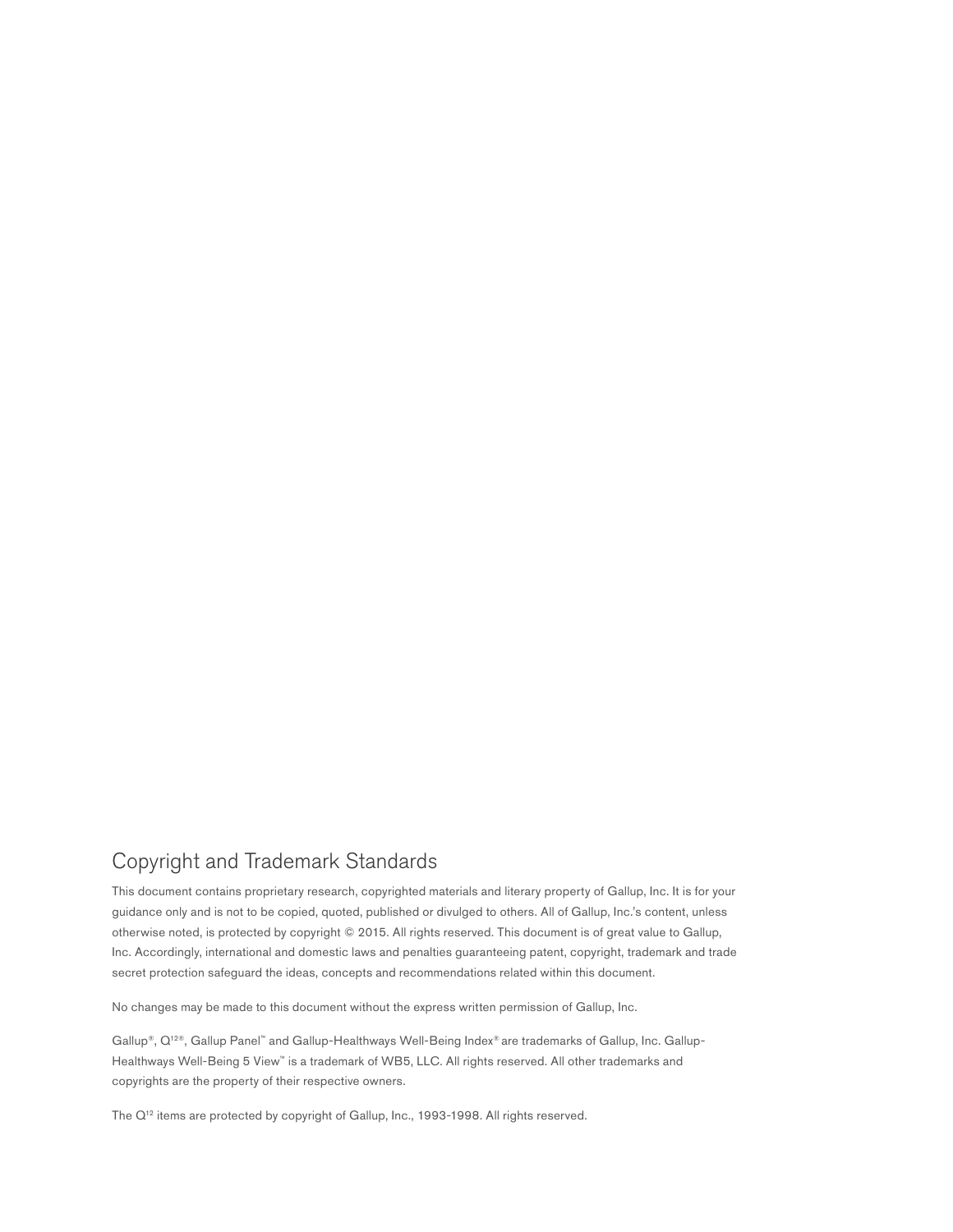College graduates of all races and ethnic backgrounds in the study are more likely than the national average of all U.S. adults to have not only good jobs, but great jobs – they are engaged at work.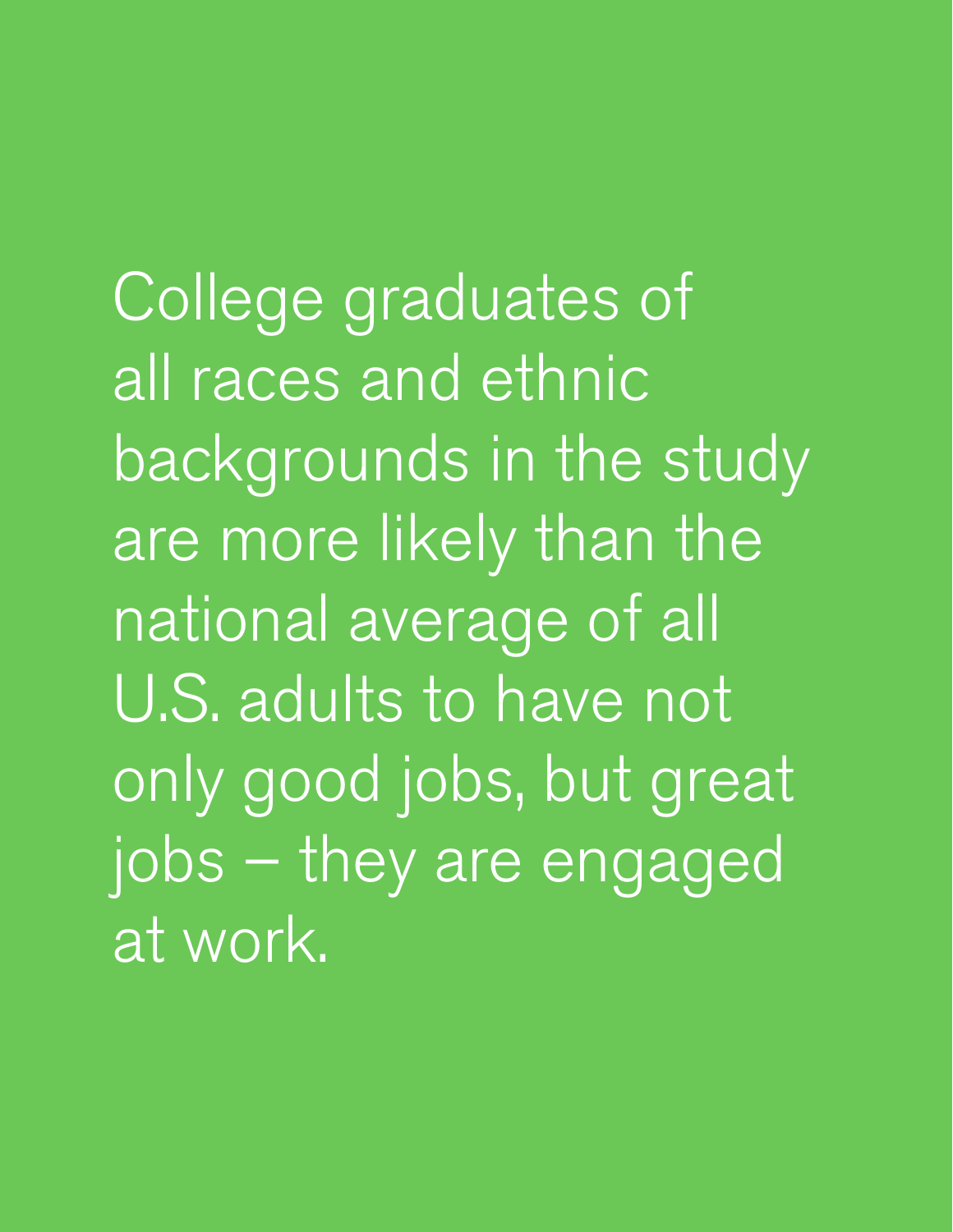### Executive Summary

The Gallup-Purdue Index includes responses from 55,812 adults who received bachelor's degrees between 1940 and 2015. The results illustrate how many graduates, particularly those from different racial or ethnic backgrounds, went on to have great jobs and live great lives after college, and how their college experiences factored into each.

The study yields important insights for educators, employers, alumni and prospective students about the factors that contribute to great jobs, lives and experiences for graduates from every walk of life, with a special focus on minorities and members of underrepresented student populations. It also identifies the areas in which graduates in these groups are thriving, and areas to which higher education institutions need to pay extra attention.

**Small percentages of graduates, regardless of race or ethnicity, are thriving — strong, consistent and progressing — in all five of the interrelated elements of well-being that Gallup measures.** 

Still, in every element there are areas where well-being is better or worse for some groups than others. For example, many graduates are thriving in purpose well-being, but black females lag well behind their peers.

While about one in three or fewer college graduates of any race or ethnicity can strongly agree that their college prepared them well for life after graduation, strong majorities are working full time for an employer. This includes more than two-thirds of more recent graduates who received their bachelor's degrees between 2000 and 2014.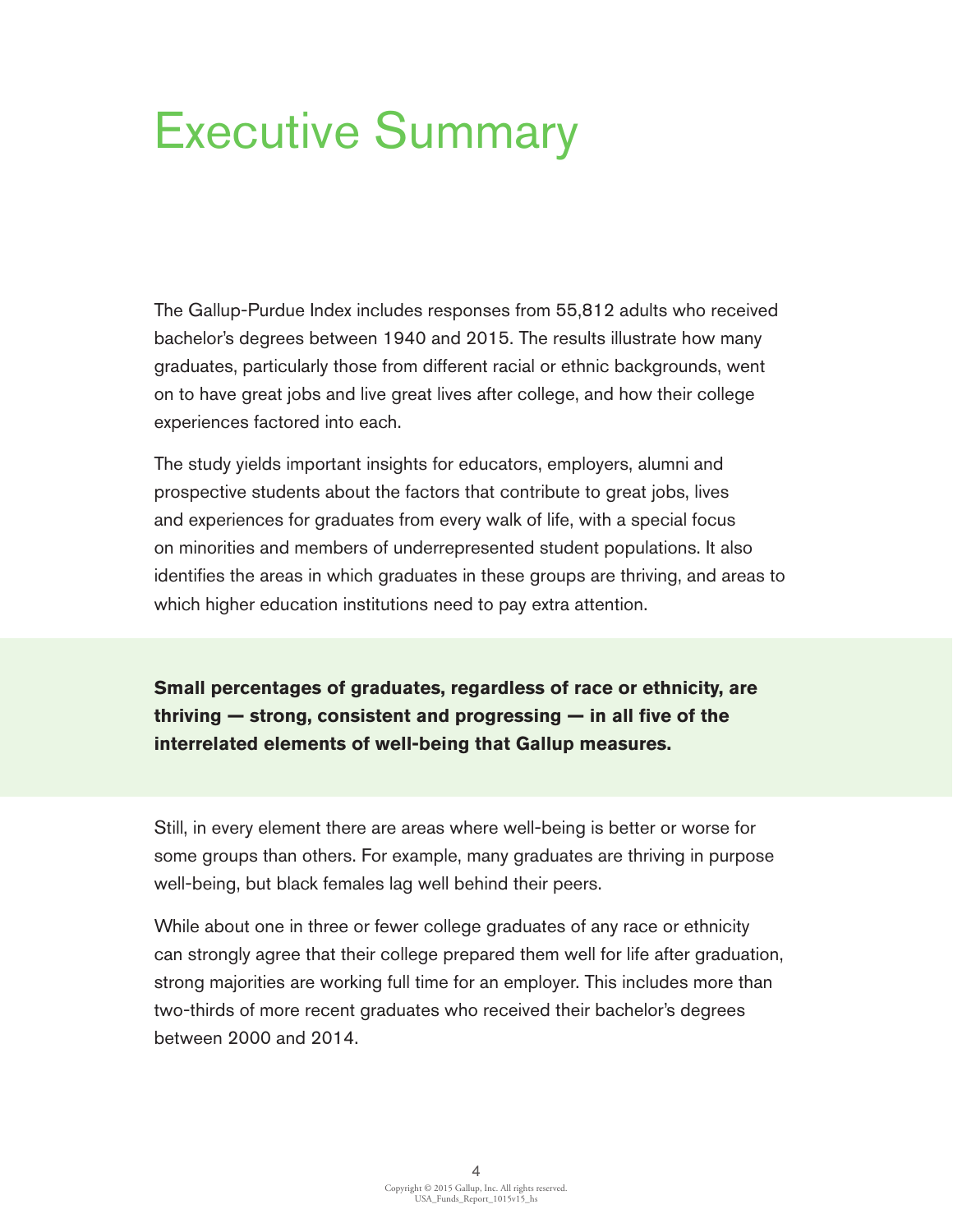**College graduates of all races and ethnic backgrounds in the study are more likely than the national average of all U.S. adults to have not only good jobs, but great jobs — they are engaged at work.**

But their engagement varies by race, ethnicity and gender. Employed white college graduates are more likely than black college graduates to be engaged in their jobs. Asian and black college graduates are the least likely to be engaged at work.

The support and experiential learning that alumni received as undergraduates are positively related to all three of these dimensions and may help improve the chances that alumni are 1) engaged at work after graduation, 2) thriving in all five elements and 3) emotionally attached to their alma mater.

Despite their well-publicized challenges, in many areas, Historically Black Colleges and Universities (HBCUs) are successfully providing black graduates with a better college experience than they would get at non-HBCUs.

**Black graduates of HBCUs are more than twice as likely as black graduates of non-HBCUs to recall experiencing all three support measures that Gallup tracks.** 

A similar positive relationship exists within experiential learning opportunities, with black graduates of HBCUs more likely than non-HBCU graduates to recall involvement in applied internships, long-term projects and extracurricular activities.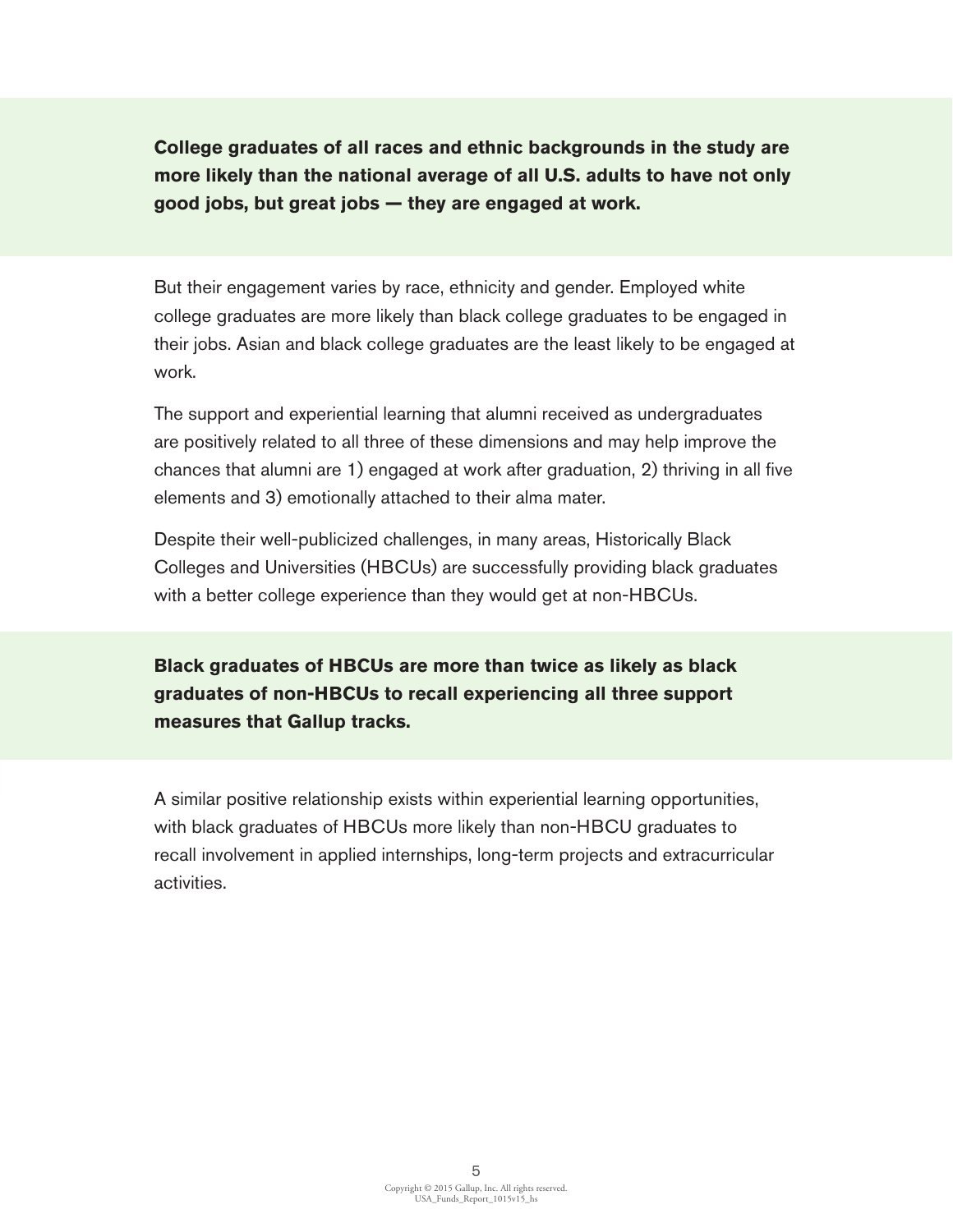# Key Findings

### **Great Lives**

- Few graduates, regardless of race or ethnicity, are thriving in all five of the interrelated elements of well-being that Gallup measures. Between 7% and 11% of graduates are thriving in purpose, social, financial, community and physical well-being.
- Black females are the least likely to be thriving in purpose well-being.
- Asian female graduates are the most likely of any group to be thriving in social well-being, which is indicative of strong and supportive relationships in their lives.
- Black graduates in general, but particularly black females, are less likely to be thriving in financial well-being than are graduates in any other group.
- Black female graduates and Asian male graduates are notably the least likely to be thriving in community well-being.
- Relatively low percentages in each racial and ethnic group are thriving in physical well-being, but female black graduates (27%) and Asian male graduates (26%) are the least likely to be thriving in this area.
- Black HBCU graduates are more likely to be thriving in purpose and financial well-being than black graduates who did not receive their degrees from HBCUs.

#### **Great Jobs**

- While about one in three or fewer college graduates of any race or ethnicity can strongly agree that their college prepared them well for life after graduation, strong majorities are working full time for an employer. This includes more than two-thirds of more recent graduates who received their bachelor's degrees between 2000 and 2014.
- College graduates of all races and ethnic backgrounds are more likely than the national average of all U.S. adults to have not only good jobs, but great jobs — they are engaged at work. But their engagement varies by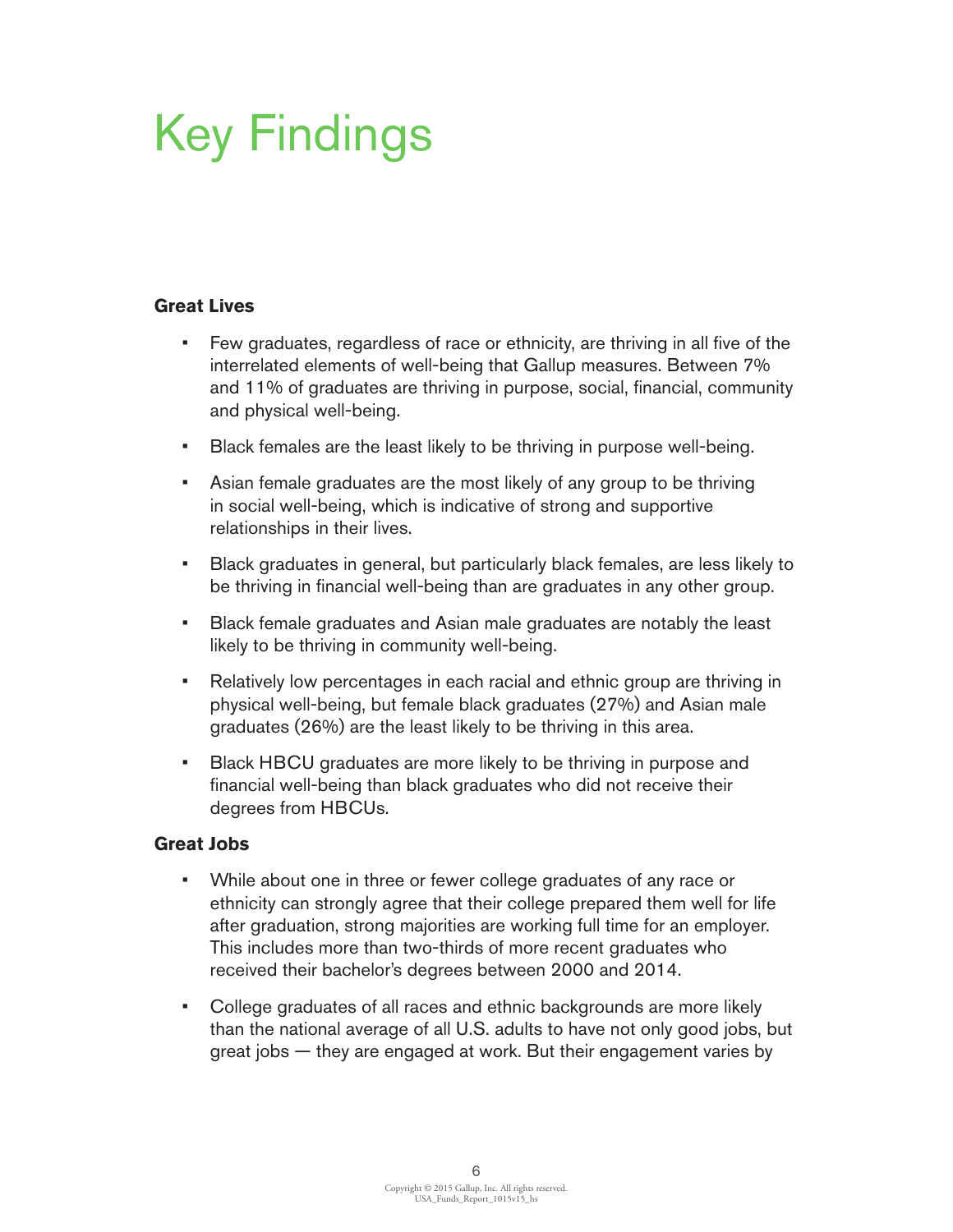race, ethnicity and gender. Employed white college graduates are more likely than black college graduates to be engaged in their jobs. Asian and black college graduates are the least likely to be engaged in their work.

• Black HBCU graduates are more likely than black non-HBCU graduates to strongly agree that their university prepared them well for life outside of college (55% vs. 29%) and to be engaged at work (39% vs. 33%).

### **Great Experiences**

- If graduates strongly agree that 1) they had at least one professor who made them excited about learning, 2) the professors cared about them as people and 3) they had a mentor who encouraged them to pursue their goals and dreams, the odds that they are engaged in their work and thriving in their overall well-being double.
- White males and Asians of either gender are the least likely to strongly agree that they had all three support experiences while attending their university.
- HBCUs are successfully providing black graduates with a better college experience than non-HBCUs. Black graduates of HBCUs are more than twice as likely as black graduates of non-HBCUs to recall experiencing all three support measures.
- A similar positive relationship exists within experiential learning opportunities, with black graduates of HBCUs more likely than non-HBCU graduates to recall involvement in applied internships, long-term projects and extracurricular activities.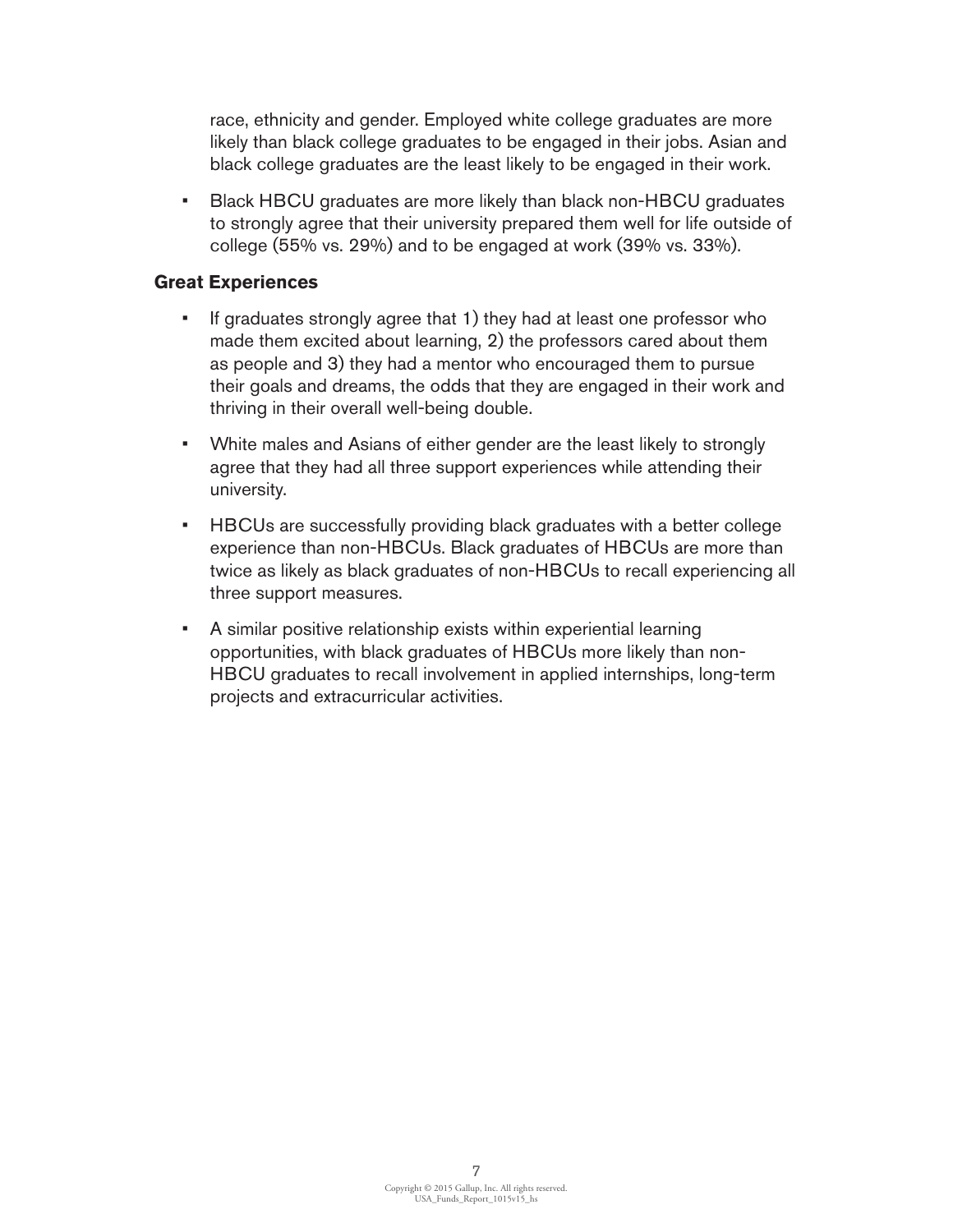### About This Report

Findings from this report are based on data collected in 2014 and 2015 as part of the national Gallup-Purdue Index. This nationally representative sample includes college graduates who obtained their bachelor's degrees between 1940 and 2015.

Findings on engagement, well-being and college experience were reported based on a constructed Generalized Linear Model (GLM) created to study the differences in engagement, well-being and college experiences between graduates from different races and ethnicities. To account for differences in the demographic characteristics of the different groups, the GLM accounted for age, gender, race, decade of graduation, university type and the education level of both parents of the graduate. Graduates were generally compared based on their response of "strongly agree" on various survey items.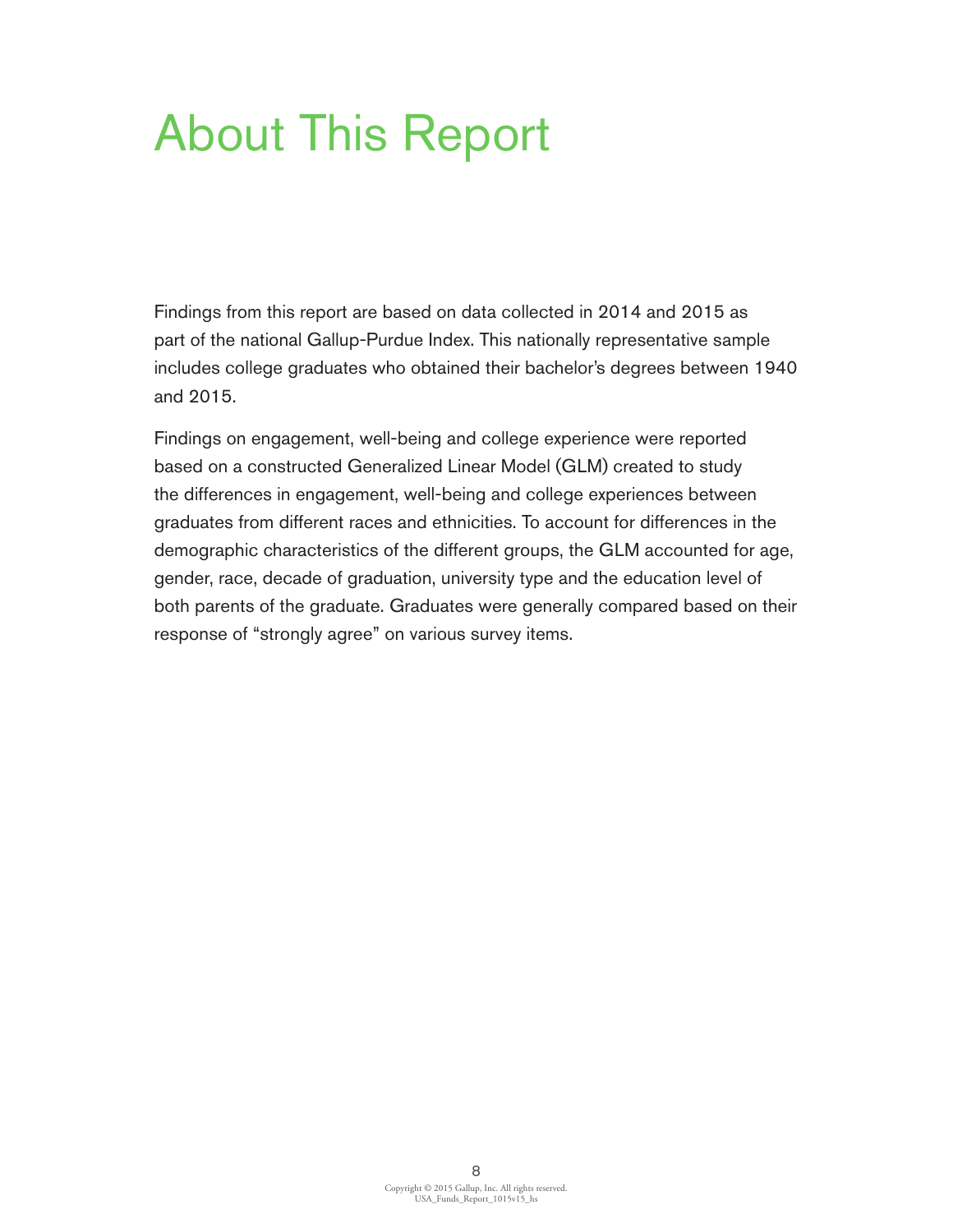### Introduction

U.S. colleges are not the overwhelmingly white institutions they were just a few decades ago. Although the majority of current U.S. college students are still white, universities are considerably more ethnically and racially diverse now than they were in the late 1970s. According to the National Center for Education Statistics (NCES), the percentage of Hispanic college students nearly quadrupled from 4% to 15% between 1976 and 2012, and the percentage of Asian/Pacific Islander students tripled from 2% to 6% in the same time frame. The percentage of black college students also increased within that period, rising from 10% to 15%.

However, while more minorities and members of underrepresented student populations are going to college these days, many are not finishing their degrees. NCES data show about 40% of all students who begin four-year degree programs fail to complete those programs within six years. The non-completion rates are considerably higher among blacks (59%) and Hispanics (47%) than they are among whites (37%) and Asians (29%). These gaps demonstrate the ongoing need for organizations to continue investing in initiatives that help students clear the hurdles necessary to complete their degrees.

Studying the types of undergraduate experiences that minority and underrepresented students are having — particularly those who go on to finish their degrees — is crucial to understanding how to clear these hurdles. Information about these experiences and graduates' current lives can help shed light on the ways by which USA Funds can achieve one of its main goals: building a more purposeful path for America's students to, and through, college and on to rewarding careers and successful lives.

Gallup and Purdue University created an index that examines not only the college experience, but also the relationship between those experiences and students' life outcomes in areas such as employment and well-being. This report, prepared by Gallup for USA Funds, uses that index to examine these relationships among graduates of different racial and ethnic backgrounds.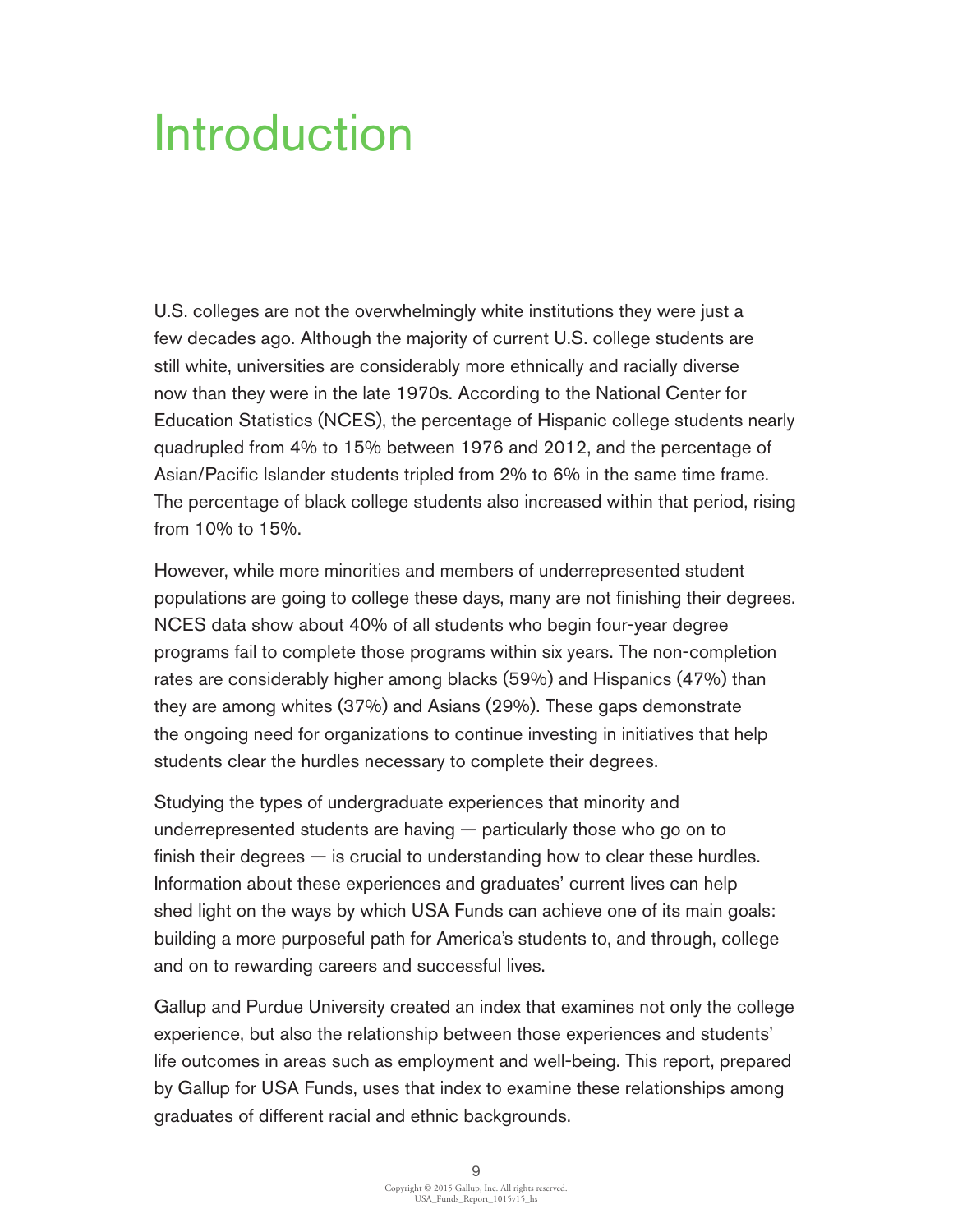### Great Lives: Well-Being

Well-being is not only about being happy or financially successful, nor is it synonymous with physical health. Rather, it is about the interaction and interdependency between many aspects of life, such as finding fulfillment in daily work and interactions, having strong social relationships and access to the resources people need, feeling financially secure, being physically healthy and taking part in a true community.

Using the Gallup-Healthways Well-Being Index, the Gallup-Purdue Index measures key outcomes to determine whether college graduates are living great lives. The Well-Being Index is organized into five elements of well-being:

- Purpose Well-Being: Liking what you do each day and being motivated to achieve your goals
- Social Well-Being: Having strong and supportive relationships and love in your life
- Financial Well-Being: Effectively managing your economic life to reduce stress and increase security
- Community Well-Being: The sense of engagement you have with the area where you live, liking where you live and feeling safe and having pride in your community
- Physical Well-Being: Having good health and enough energy to get things done on a daily basis

Gallup categorizes individuals as "thriving," "struggling" and "suffering" in each element based on their responses.

Thriving: well-being that is strong and consistent in a particular element **Struggling:** well-being that is moderate or inconsistent in a particular element **Suffering:** well-being that is low and inconsistent in a particular element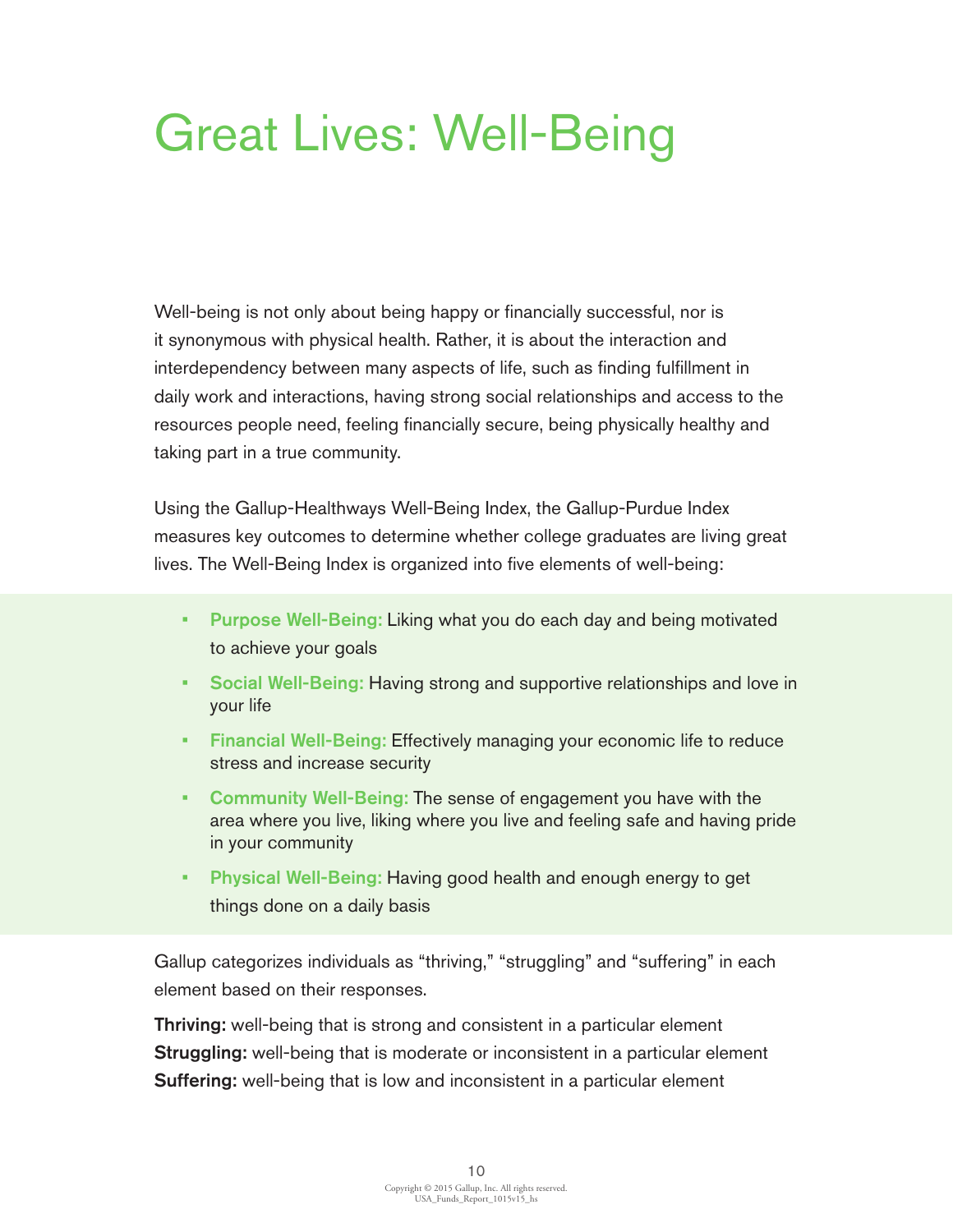### Purpose, Social Well-Being Are Strong Areas for Most Graduates

While many factors influence a graduate's well-being, Gallup's studies show the type of school from which he or she graduated (such as public versus private or more selective versus less selective) is generally not one of them. The experiences these graduates had at these institutions matter more to their current well-being, as does whether they feel their schools prepared them well for life after college. The importance of these experiences is specifically evident among black graduates of Historically Black Colleges and Universities (HBCUs), which this report will discuss in greater detail later.

In general, thriving in all five elements is a relatively rare achievement for any graduate, regardless of his or her race or ethnicity. Between 7% and 11% of graduates from any racial background are thriving in all five areas.

Still, more than half of graduates (53%) overall are thriving in purpose well-being. This includes about half of white, black, Hispanic or Asian alumni, which means that many of these graduates like what they do every day and that they get to learn or do something interesting on a daily basis. Black female graduates are among the least likely to be thriving in purpose well-being.

Nearly as many graduates are thriving in social well-being (50%). Asian female graduates are the most likely of any group to be thriving in this element, which is indicative of strong and supportive relationships in their lives. Asian male graduates are the least likely to be thriving in this area.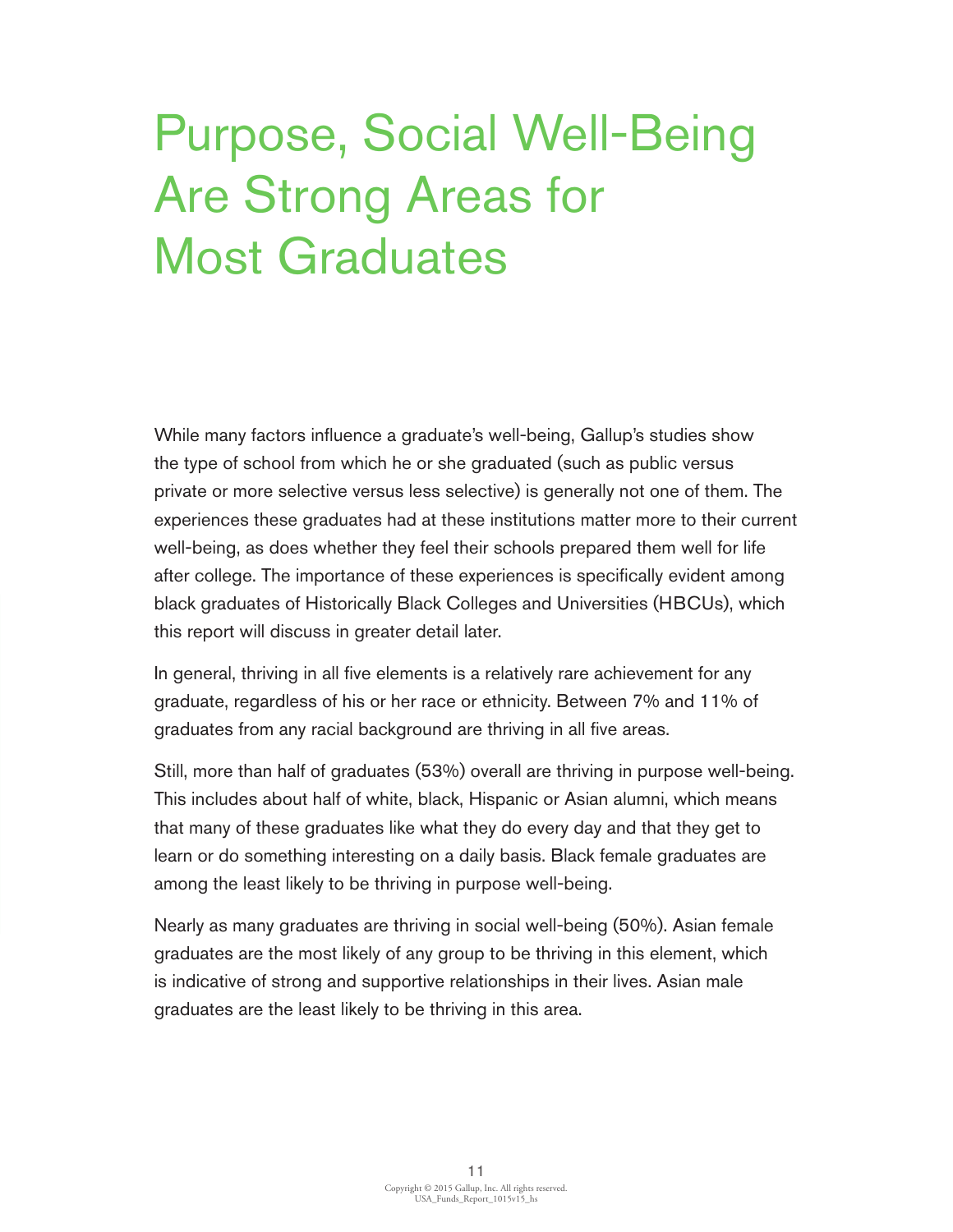Black and Hispanic graduates are more likely to accrue student loan debt than white or Asian graduates, and the lingering effects of this debt may be evident, as lower percentages of these two groups are thriving in financial well-being. Black graduates, particularly females, are less likely to be thriving in financial well-being than are graduates in any other group.

About half of graduates (46%) are thriving in community well-being. Black female and Asian male graduates are notably the least likely to be thriving in this area. They are the only populations among whom thriving drops below 40% indicating a low sense of engagement with the areas where they live, liking where they live and feeling safe and having pride in their community.

Of the five elements, graduates are least likely to be thriving in physical wellbeing. Relatively low percentages of each racial and ethnic group strongly agree that their physical health is near perfect and that they felt active and productive every day during the past week. Black female graduates (27%) and Asian male graduates (26%) are the least likely to be thriving in this area.

|                  | Overall                    |       |              |       | Male     |       |              |       | Female   |       |              |       |                 |
|------------------|----------------------------|-------|--------------|-------|----------|-------|--------------|-------|----------|-------|--------------|-------|-----------------|
|                  | <b>National</b><br>average | White | <b>Black</b> | Asian | Hispanic | White | <b>Black</b> | Asian | Hispanic | White | <b>Black</b> | Asian | <b>Hispanic</b> |
| <b>Purpose</b>   | 53%                        | 54%   | 44%          | 48%   | 51%      | 53%   | 49%          | 45%   | 53%      | 55%   | 41%          | 51%   | 50%             |
| <b>Social</b>    | 50%                        | 50%   | 50%          | 47%   | 51%      | 49%   | 51%          | 39%   | 50%      | 50%   | 48%          | 58%   | 52%             |
| <b>Financial</b> | 43%                        | 45%   | 31%          | 44%   | 35%      | 46%   | 36%          | 45%   | 36%      | 44%   | 28%          | 43%   | 34%             |
| Community        | 46%                        | 47%   | 39%          | 42%   | 43%      | 47%   | 42%          | 39%   | 46%      | 48%   | 37%          | 45%   | 40%             |
| <b>Physical</b>  | 34%                        | 35%   | 29%          | 29%   | 32%      | 34%   | 33%          | 26%   | 32%      | 36%   | 27%          | 32%   | 32%             |
| <b>All Five</b>  | 10%                        | 11%   | 7%           | 9%    | 8%       | 11%   | 8%           | 9%    | 8%       | 11%   | 6%           | 9%    | 9%              |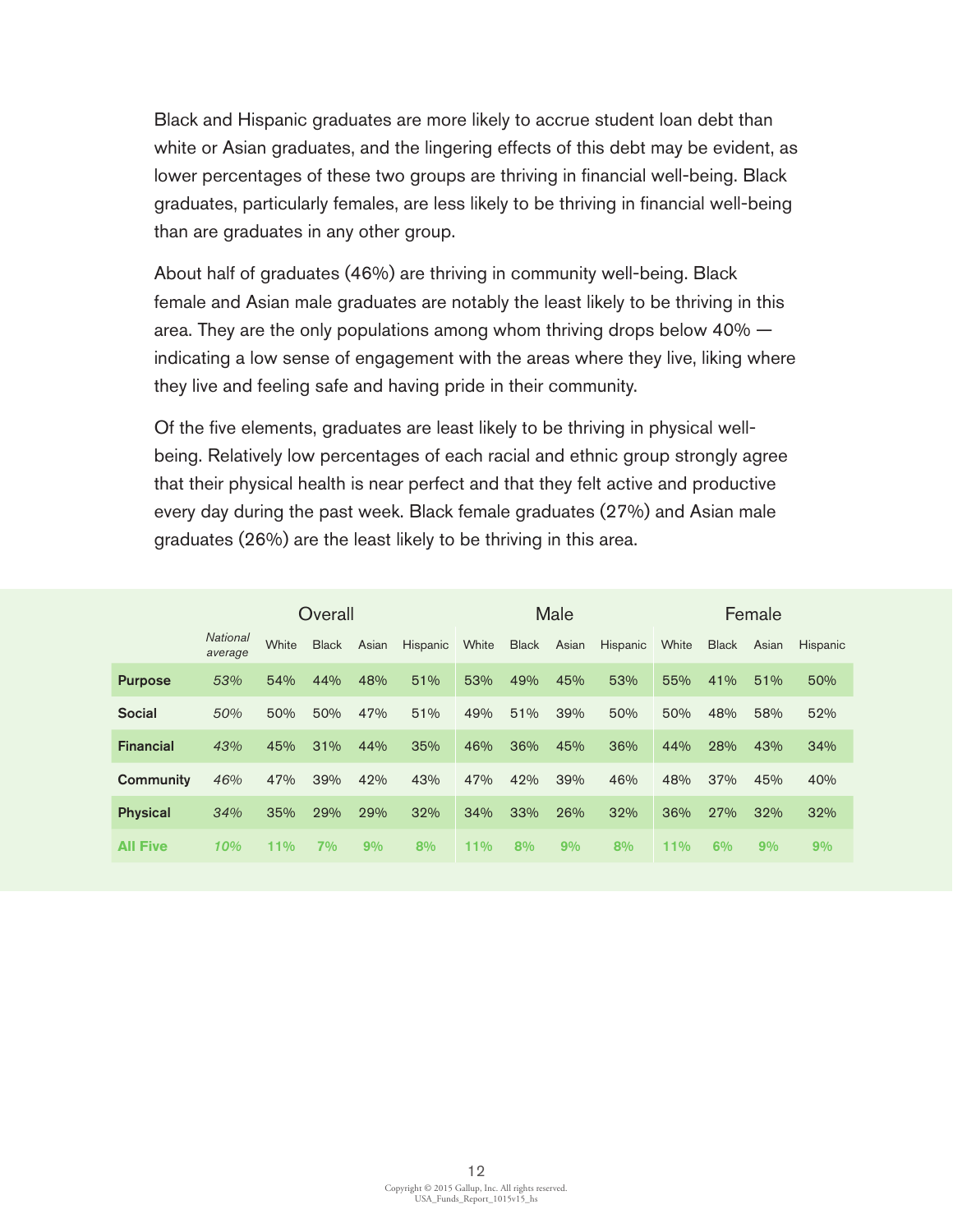# Great Jobs: Full-Time Employment and Workplace Engagement

USA Funds adopted "Completion With a Purpose" as the guiding principle for its philanthropic and investment activities, supporting initiatives that focus on transforming the higher education experience for America's students to prepare them for jobs in the 21st century economy.

Regardless of race or ethnicity, about one in three or fewer college graduates strongly agree that their college prepared them well for life after graduation. However, strong majorities of college graduates are working full time for an employer; this includes upward of more than two-thirds of those more recent graduates who received their bachelor's degrees between 2000 and 2014.

|                                           | White | <b>Black</b> | Asian | <b>Hispanic</b> |
|-------------------------------------------|-------|--------------|-------|-----------------|
| Employed Full Time (Employer)             | 71%   | <b>70%</b>   | 68%   | 73%             |
| Employed Full Time (Self)                 | 3%    | 3%           | 4%    | 3%              |
| Employed Part Time, Do Not Want Full Time | $7\%$ | 4%           | 4%    | 5%              |
| Unemployed                                | 3%    | 5%           | 3%    | 5%              |
| <b>Employed Part Time, Want Full Time</b> | 6%    | 9%           | 9%    | 6%              |
| Not in Workforce                          | 9%    | 8%           | 12%   | 8%              |

#### Employment Among Graduates Who Received a Bachelor's Degree Between 2000 and 2014

But simply having a job is not enough. Employment alone is not a complete measure of success because employment figures do not reflect whether these graduates are intellectually and emotionally connected to their work. If employed graduates are also engaged at work, Gallup's research on workplace engagement shows that they are more likely to be loyal and productive — as well as thriving in their well-being.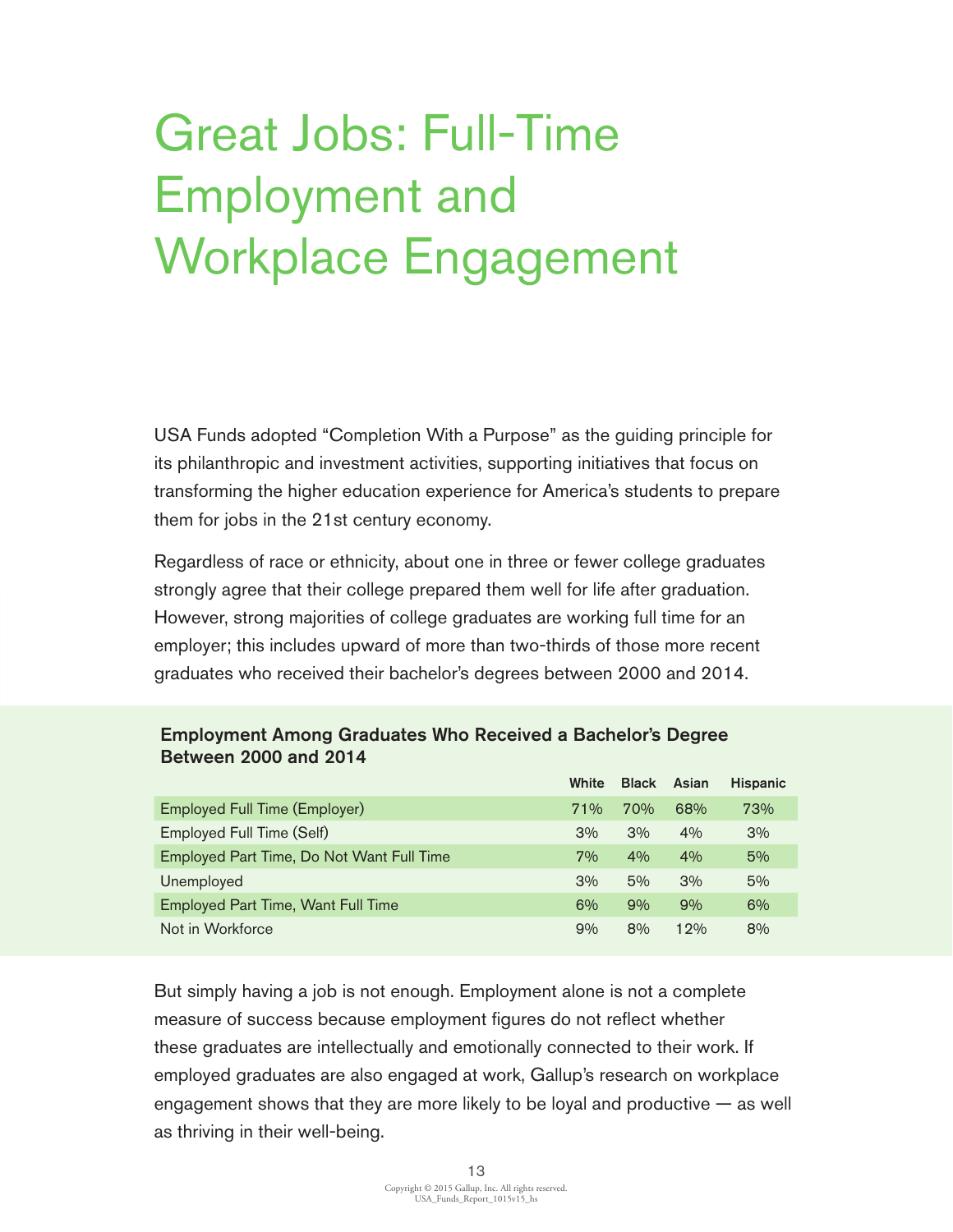Gallup has rooted its expertise on engagement in the workplace in more than 30 years of research on the 12 elements that best predict employee and workgroup performance. Based on responses to questions that measure those 12 elements, Gallup categorizes workers as engaged, not engaged or actively disengaged. People who are engaged at work are more involved in and enthusiastic about their work. They are loyal and productive. Those who are not engaged may be productive and satisfied with their workplaces but are not intellectually and emotionally connected to them. Workers who are actively disengaged are physically present but intellectually and emotionally disconnected. They are unhappy with their work, share their unhappiness with their colleagues and are likely to jeopardize the performance of their teams.

Recent Gallup research shows that only 30% of U.S. adults are engaged in their jobs, meaning U.S. workplaces are missing immense opportunities to raise their employees' productivity and well-being — including the economic benefits that increasing productivity and well-being imply.

College graduates from all races and ethnic backgrounds in this study are more likely than the national average of all U.S. adults to have not only good jobs, but great jobs — they are engaged at work. But their engagement varies by race, ethnicity and gender. Employed white college graduates are more likely than employed black college graduates to be engaged in their jobs. Asian and black college graduates are the least likely to be engaged at work.



#### **Employee Engagement**

Copyright © 2015 Gallup, Inc. All rights reserved. USA\_Funds\_Report\_1015v15\_h 14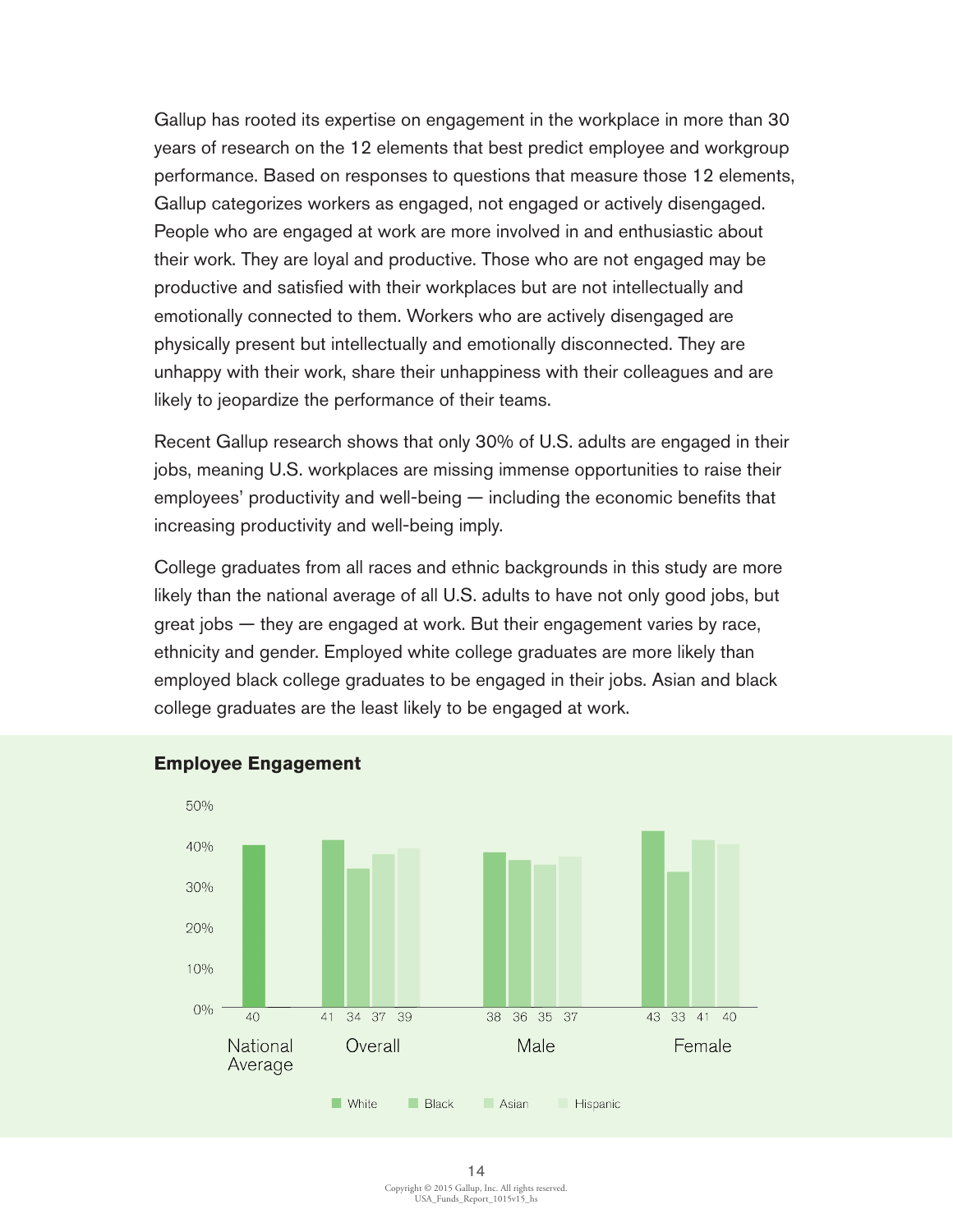### Support Experiences Vary by Race, Ethnicity

The support that graduates recall receiving from their professors and the learning experiences they recall having as undergraduates vary not just by race and ethnicity, but also by gender.

The differences in support are important to understand because Gallup finds that the three most potent elements linked to long-term success for college graduates relate to emotional support: 1) they had at least one professor who made them excited about learning, 2) the professors cared about them as people and 3) they had a mentor who encouraged them to pursue their goals and dreams. If graduates strongly agree that they had all three of these experiences, the odds that they are engaged in their work nearly double and thriving in their overall wellbeing increases by over 1.5 times.

Asian graduates are the least likely to strongly agree that they had all three experiences while attending their universities, with barely one in 10 strongly agreeing with all three statements.

|                                                                                                      | Overall                    |       |              |       | Male     |       |              |       | Female   |       |       |       |                 |
|------------------------------------------------------------------------------------------------------|----------------------------|-------|--------------|-------|----------|-------|--------------|-------|----------|-------|-------|-------|-----------------|
|                                                                                                      | <b>National</b><br>average | White | <b>Black</b> | Asian | Hispanic | White | <b>Black</b> | Asian | Hispanic | White | Black | Asian | <b>Hispanic</b> |
| My professors at My University<br>cared about me as a person.                                        | 27%                        | 27%   | 32%          | 21%   | 28%      | 25%   | 36%          | 20%   | 28%      | 29%   | 29%   | 21%   | 28%             |
| I had at least one professor at<br>My University who made me excited<br>about learning.              | 64%                        | 63%   | 64%          | 58%   | 67%      | 62%   | 68%          | 57%   | 65%      | 65%   | 62%   | 60%   | 69%             |
| While attending My University, I had<br>a mentor who encouraged me to<br>pursue my goals and dreams. | 22%                        | 21%   | 27%          | 21%   | 24%      | 20%   | 31%          | 20%   | 23%      | 23%   | 24%   | 22%   | 25%             |
| <b>Felt Support</b>                                                                                  | 14%                        | l 4%  | 17%          | 11%   | 15%      | 12%   | <b>20%</b>   | 11%   | 15%      | 16%   | 15%   | 11%   | 15%             |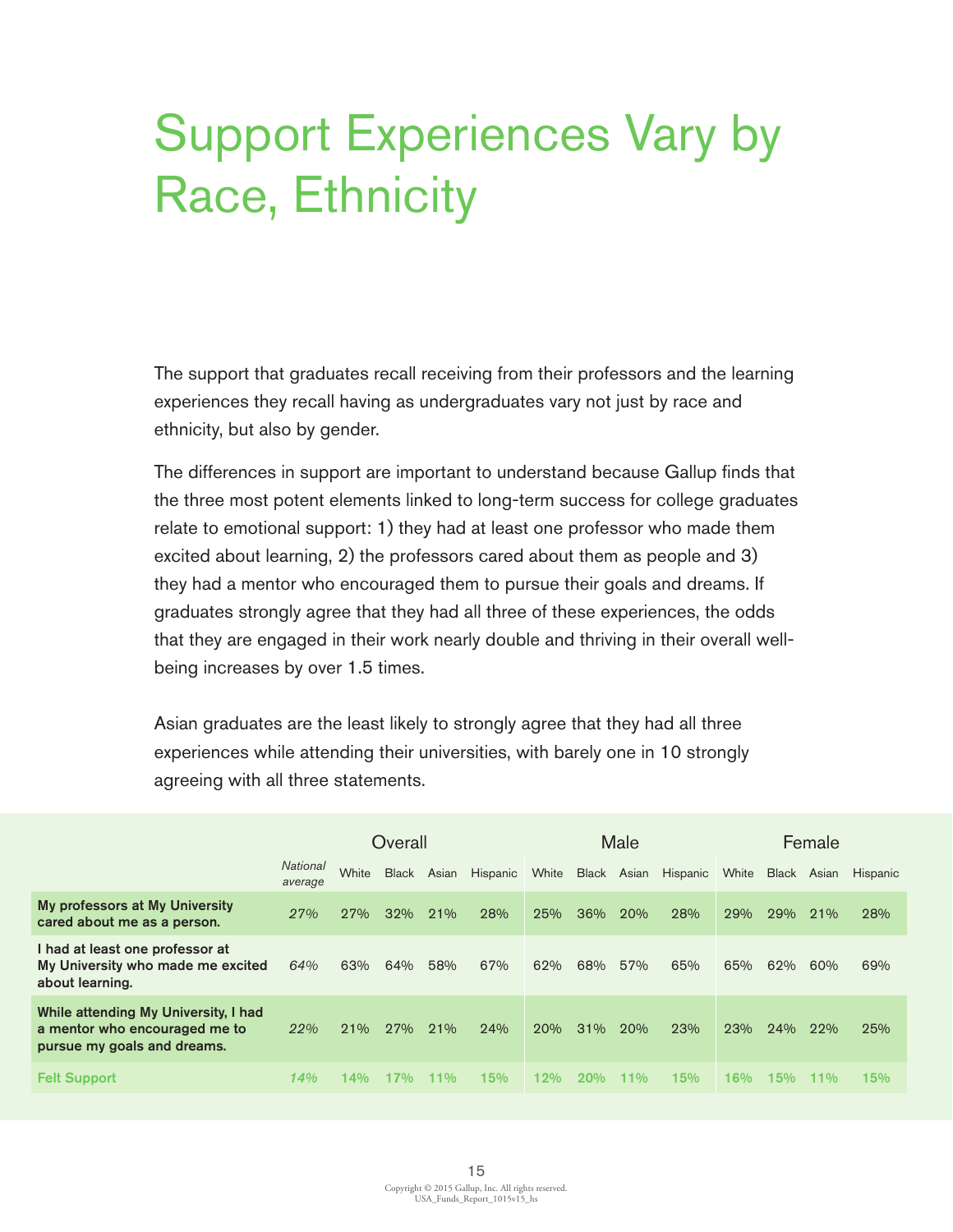### Experiential Learning Varies Less by Race, Ethnicity

An overall average of 6% of these graduates strongly agree that they took part in all three experiential learning opportunities — application of learning in jobs/internships, participation in long-term projects and active involvement in extracurricular activities — that are also linked to long-term success.

While the variability among these experiential learning opportunities is more subtle than among the support experiences, there are some differences by race and ethnicity. For example, black males and Asian females are considerably more likely than their counterparts to strongly agree that they were extremely active in extracurricular activities.

|                                                                                                                                          | Overall                    |       |              |       | Male            |       |              |       | Female   |       |              |       |                 |
|------------------------------------------------------------------------------------------------------------------------------------------|----------------------------|-------|--------------|-------|-----------------|-------|--------------|-------|----------|-------|--------------|-------|-----------------|
|                                                                                                                                          | <b>National</b><br>average | White | <b>Black</b> | Asian | <b>Hispanic</b> | White | <b>Black</b> | Asian | Hispanic | White | <b>Black</b> | Asian | <b>Hispanic</b> |
| <b>While attending My University,</b><br>I had an internship or job that<br>allowed me to apply what I was<br>learning in the classroom. | 30%                        | 29%   | 34%          | 29%   | 29%             | 27%   | 34%          | 27%   | 28%      | 31%   | 34%          | 32%   | 30%             |
| While attending My University, I<br>worked on a project that took a<br>semester or more to complete.                                     | 32%                        | 31%   | 32%          | 32%   | 34%             | 32%   | 33%          | 34%   | 35%      | 31%   | 31%          | 30%   | 33%             |
| I was extremely active in<br>extracurricular activities and<br>organizations while attending<br>My University.                           | 20%                        | 19%   | 24%          | 25%   | 20%             | 20%   | 30%          | 23%   | 21%      | 18%   | 21%          | 29%   | 19%             |
| <b>Experiential Learning</b>                                                                                                             | 6%                         | 6%    | 8%           | 8%    | 7%              | 6%    | 8%           | 9%    | 8%       | $6\%$ | 8%           | 6%    | 7%              |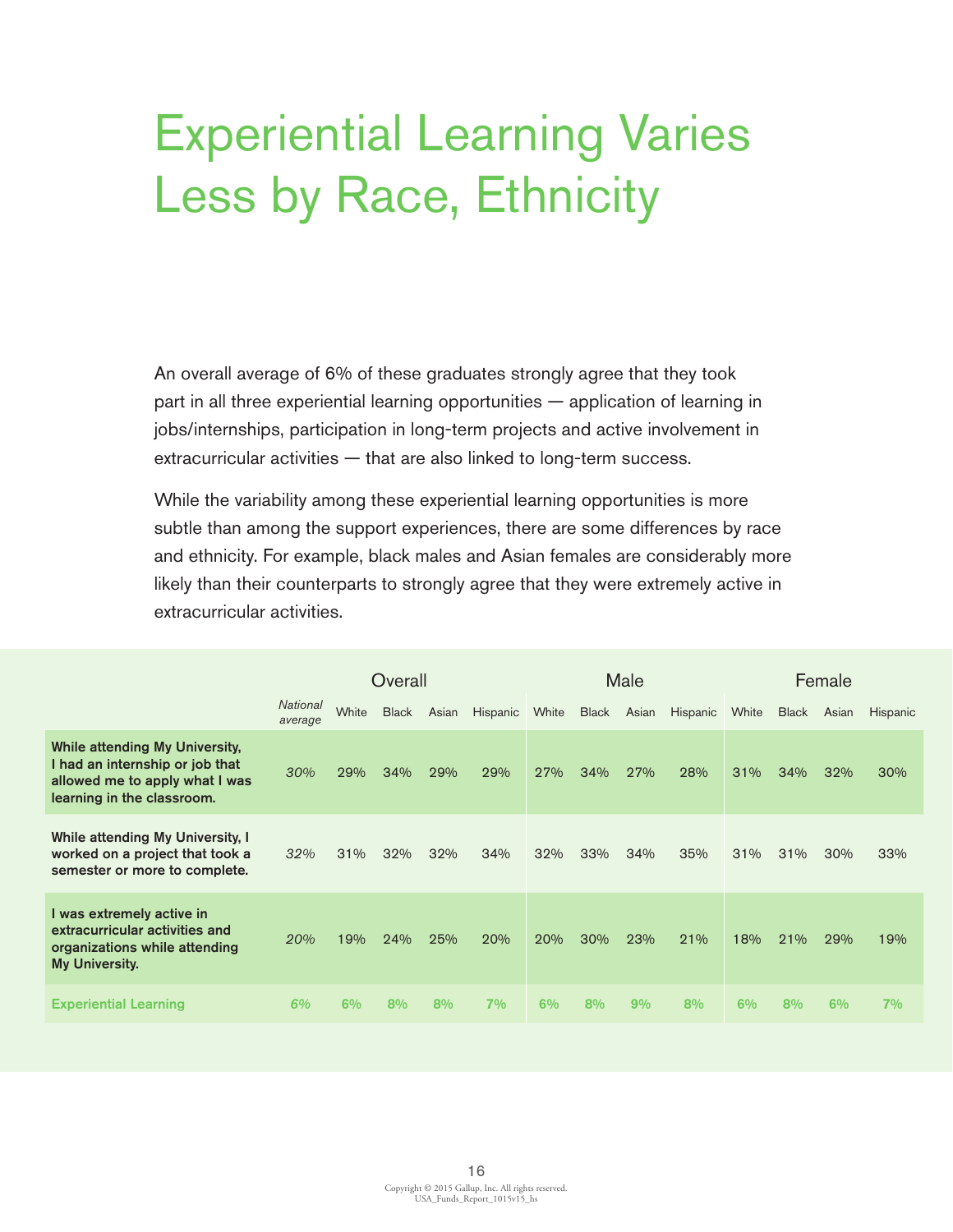### Black Graduates of HBCUs Report More Support, Higher Engagement

Despite the ever-changing racial diversity of college campuses, the racial makeup of faculty is still predominantly white. In fall 2013, among full-time professors, 84% were white (58% white males and 26% white females), 4% were black, 3% were Hispanic and 9% were Asian/Pacific Islander.

The faculties at HBCUs more closely reflect the student bodies. A recent University of Pennsylvania report shows that 57% of HBCU professors with tenure are black. While these schools do not admit only black students, the most recent NCES data show that 81% of their student bodies are also black.

However, HBCUs are facing a number of challenges — including declining enrollment — as the rapidly changing higher education market offers more choices for black students. Fewer blacks are earning degrees from these colleges than in the past, as more black college freshmen opt to attend other universities. For example, HBCUs awarded 16% of black graduates' bachelor's degrees from 2010 to 2011, compared with 35% from 1976 to 1977.

Other challenges facing HBCUs include retention and graduation rates. The graduation rates at many HBCUs fall below the national average. This partly reflects the tendency of these schools to admit and serve students who may be underprepared for college or who are low-income, first-generation college students. These populations are often less likely to complete college, regardless of where they attend.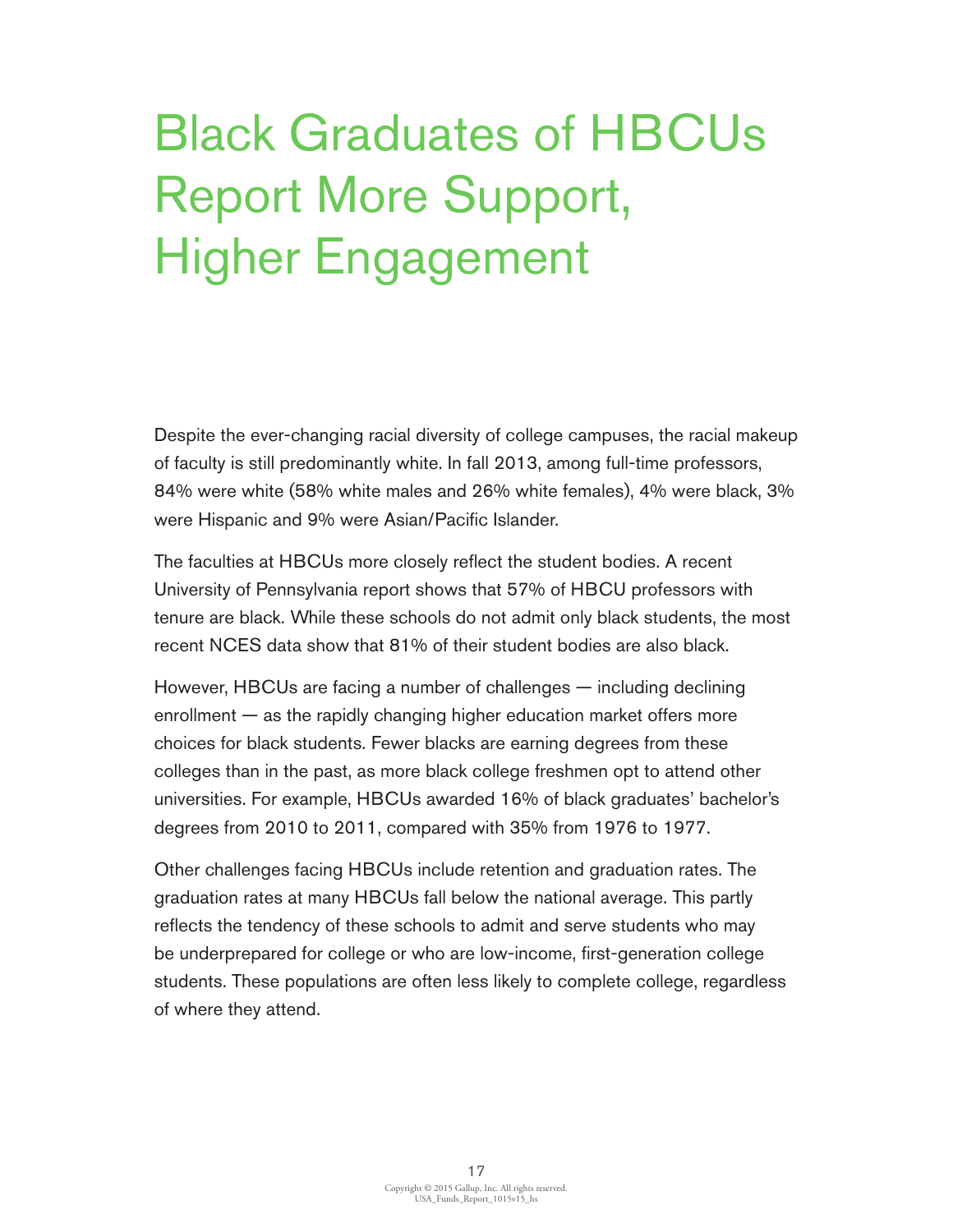Despite these well-publicized challenges, in many areas HBCUs are successfully providing black graduates with a better college experience than they would get at non-HBCUs. For example, black graduates of HBCUs report receiving significantly higher levels of support as undergraduates.

**Black graduates of HBCUs are more than twice as likely as black graduates of non-HBCUs to recall experiencing all three support measures that Gallup tracks (having a professor who cared about them as a person, a professor who made them excited about learning and a mentor who encouraged them to pursue their goals and dreams).** 

Black graduates of HBCUs are more likely to strongly agree that they had each of these experiences, and the gap between HBCU and non-HBCU black graduates is widest when recalling having professors who cared about them as people (58% vs. 25%, respectively).

**A similar positive relationship exists within experiential learning opportunities, with black graduates of HBCUs recalling more involvement in applied internships, long-term projects and extracurricular activities.**

| <b>Support and Experiential Learning Opportunities</b>                                                                      | <b>Black Graduates</b> |           |  |  |
|-----------------------------------------------------------------------------------------------------------------------------|------------------------|-----------|--|--|
|                                                                                                                             | <b>HBCUs</b>           | Non-HBCUs |  |  |
| My professors at My University cared about me as a person.                                                                  | 58%                    | 25%       |  |  |
| I had at least one professor at My University who made me excited<br>about learning.                                        | 74%                    | 62%       |  |  |
| While attending My University, I had a mentor who encouraged me<br>to pursue my goals and dreams.                           | 42%                    | 23%       |  |  |
| <b>Felt Support</b>                                                                                                         | 35%                    | 12%       |  |  |
| While attending My University, I had an internship or job that allowed<br>me to apply what I was learning in the classroom. | 41%                    | 31%       |  |  |
| While attending My University, I worked on a project that took a<br>semester or more to complete.                           | 36%                    | 30%       |  |  |
| I was extremely active in extracurricular activities and organizations<br>while attending My University.                    | 32%                    | 23%       |  |  |
| <b>Experiential Learning</b>                                                                                                | 13%                    | 7%        |  |  |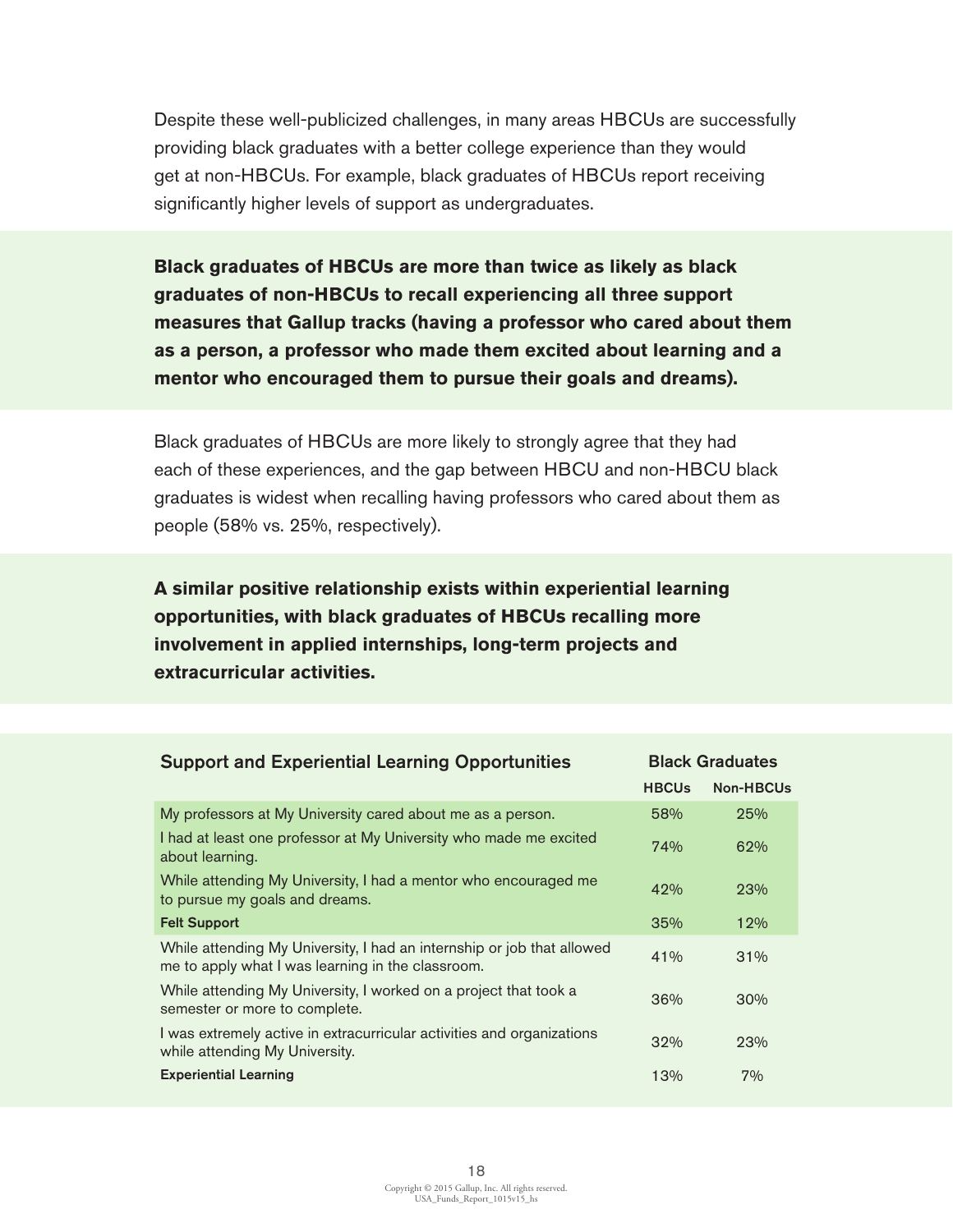Gallup has found that support and experiential learning opportunities are strongly related to graduates' feelings of preparedness for life outside of college, workplace engagement and well-being. Black graduates of HBCUs and black non-HBCU graduates have profoundly different experiences that may translate to vastly different lives outside of college.

**Black HBCU graduates are more likely than black non-HBCU graduates to strongly agree that their university prepared them well for life outside of college (55% vs. 29%) and to be engaged at work (39% vs. 33%).** 

Black HBCU graduates are more likely to be thriving in purpose and financial well-being than black graduates who did not receive their degrees from HBCUs. This indicates a higher likelihood of HBCU graduates liking what they do each day, being motivated to achieve goals and effectively managing their economic life to reduce stress and increase security.



#### Black Graduates Thriving in Well-Being and Employee Engagement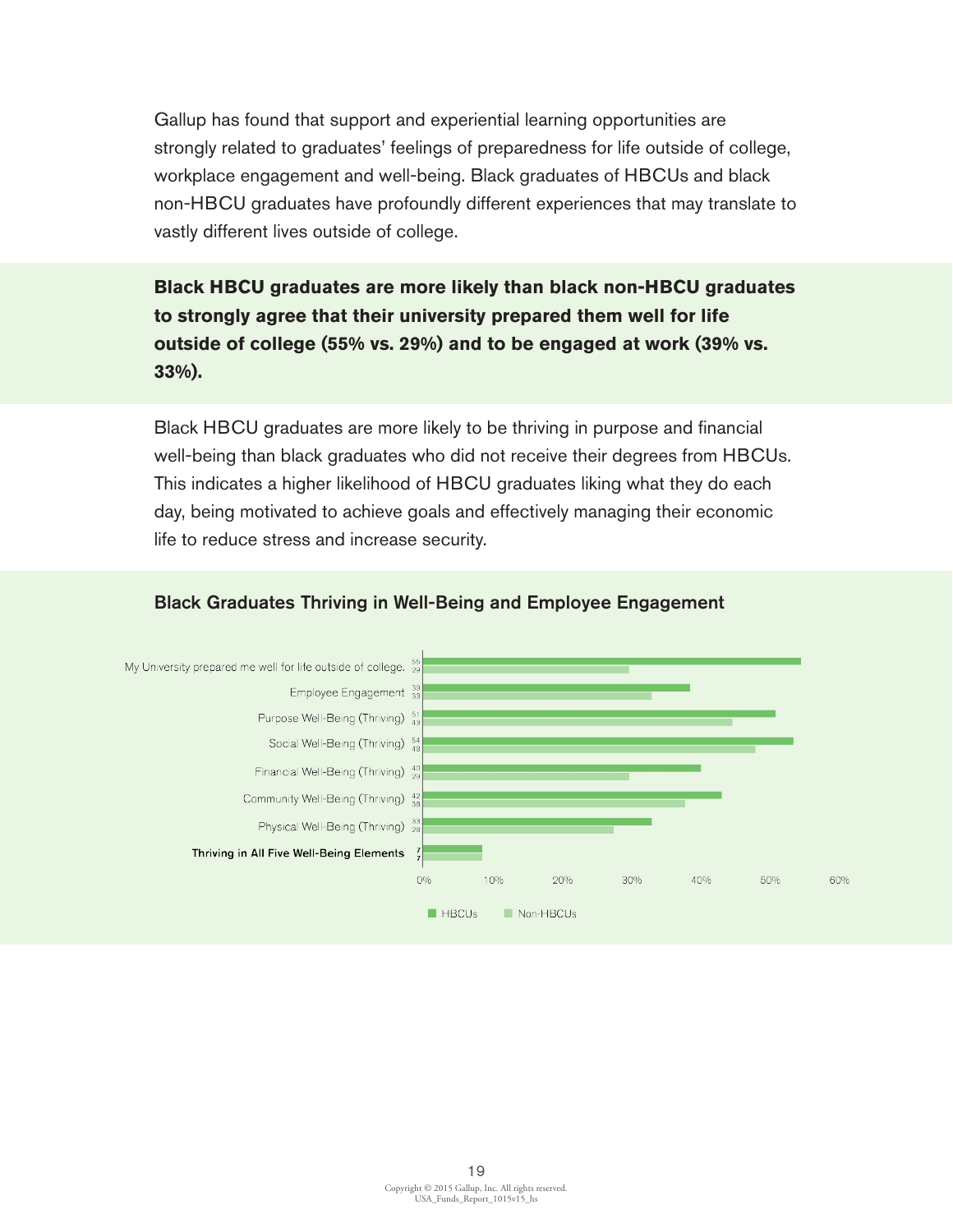For these graduates, two experiences at HBCUs differentiate such universities from their counterparts: having at least one professor who made the graduates excited about learning and a mentor who encouraged them to pursue their goals and dreams. Strongly agreeing with these two items raises the odds of thriving in all five areas of well-being and being engaged at work, indicating that perhaps the depth and influence of these relationships may be more profound at HBCUs.

#### The odds of being engaged in work:



 $2.9x$  Higher if ... one professor who<br>made me excited about learning Higher if ... one professor who  $\sim$  1.6 $\times$  Higher if ... one professor who made me excited about learning.  $2.0x$  Higher if ... mentor encouraged me<br>to pursue my goals and dreams. Higher if ... mentor encouraged me  $\frac{1}{1}$   $\frac{7}{1}$  Higher if ... mentor encouraged me to pursue my goals and dreams.

#### **HBCUs** Non-HBCUs



made me excited about learning.

The odds of thriving in all five elements of well-being:



 $2.4x$  Higher if ... one professor who<br>made me excited about learning Higher if ... one professor who  $\overline{\phantom{a}}$   $\overline{\phantom{a}}$   $\overline{\phantom{a}}$   $\overline{\phantom{a}}$  Higher if ... one professor who made me excited about learning.

 $3.0x$  Higher if ... mentor encouraged me<br>to pursue my goals and dreams.

#### **HBCUs** Non-HBCUs



made me excited about learning.

Higher if ... mentor encouraged me  $2.0x$  Higher if ... mentor encouraged me<br>to pursue my goals and dreams.  $2.0x$  to pursue my goals and dreams.

Gallup's research across hundreds of organizations in many industries shows that fully engaged customers buy more, stay with companies longer and are more profitable than average customers — in good economic times and in bad. The Gallup-Purdue Index measures graduates' current emotional attachment to their alma mater by adapting Gallup's research on customer engagement to assess graduates' perceptions of their colleges, both in retrospect to their undergraduate experiences and their views as current alumni.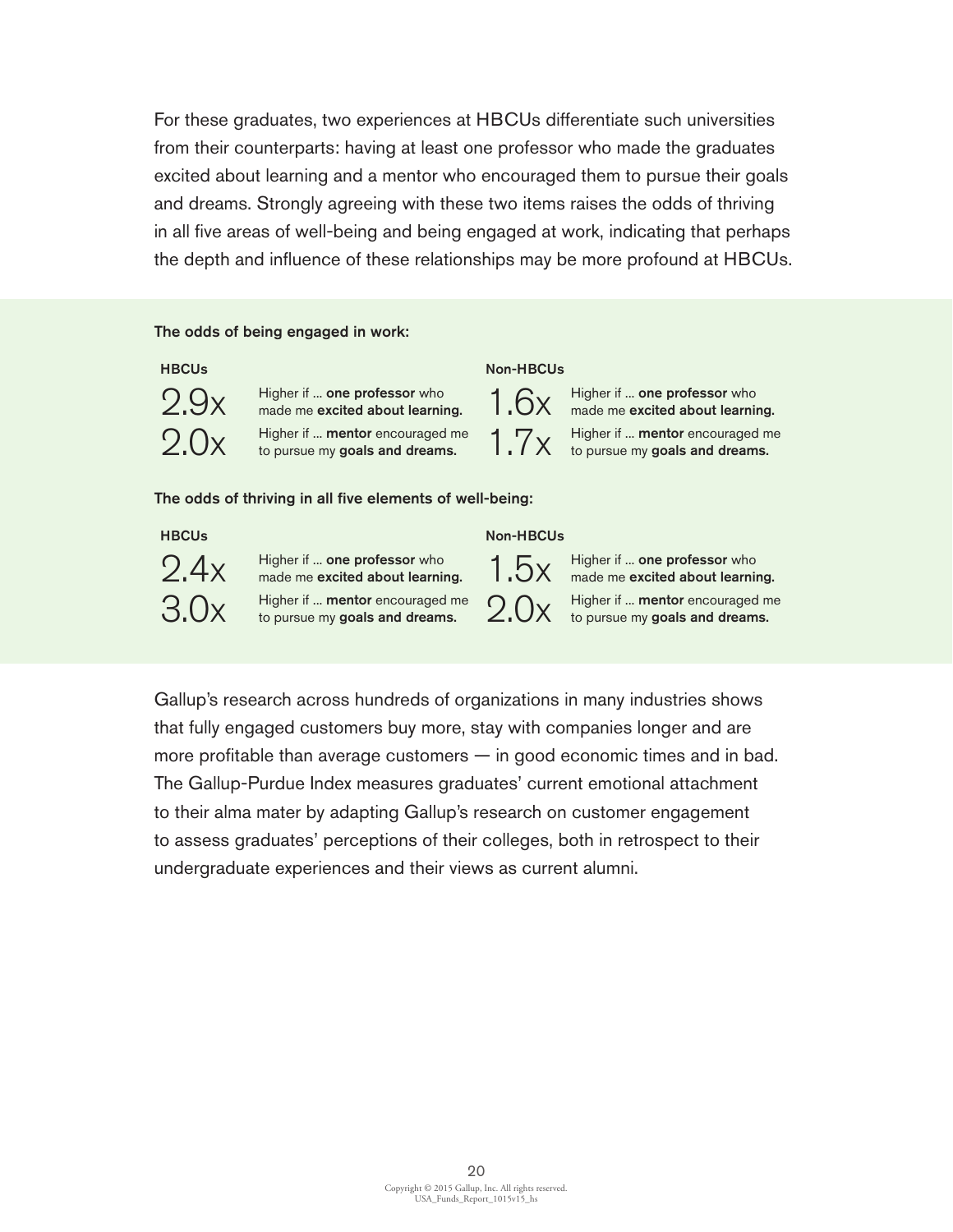The richness of experiences at HBCUs may be leading to stronger alumni attachment among black HBCU graduates compared with that of black graduates of non-HBCUs. In fact, 49% of HBCU alumni strongly agree that their university was the perfect school for people like them, and 48% strongly agree that they can't imagine a world without their university. These percentages are only 34% and 25%, respectively, among black graduates of non-HBCUs. Overall, black HBCU graduates are nearly twice as likely as black graduates of non-HBCUs to feel emotionally attached to their alma maters.

#### Black Graduates

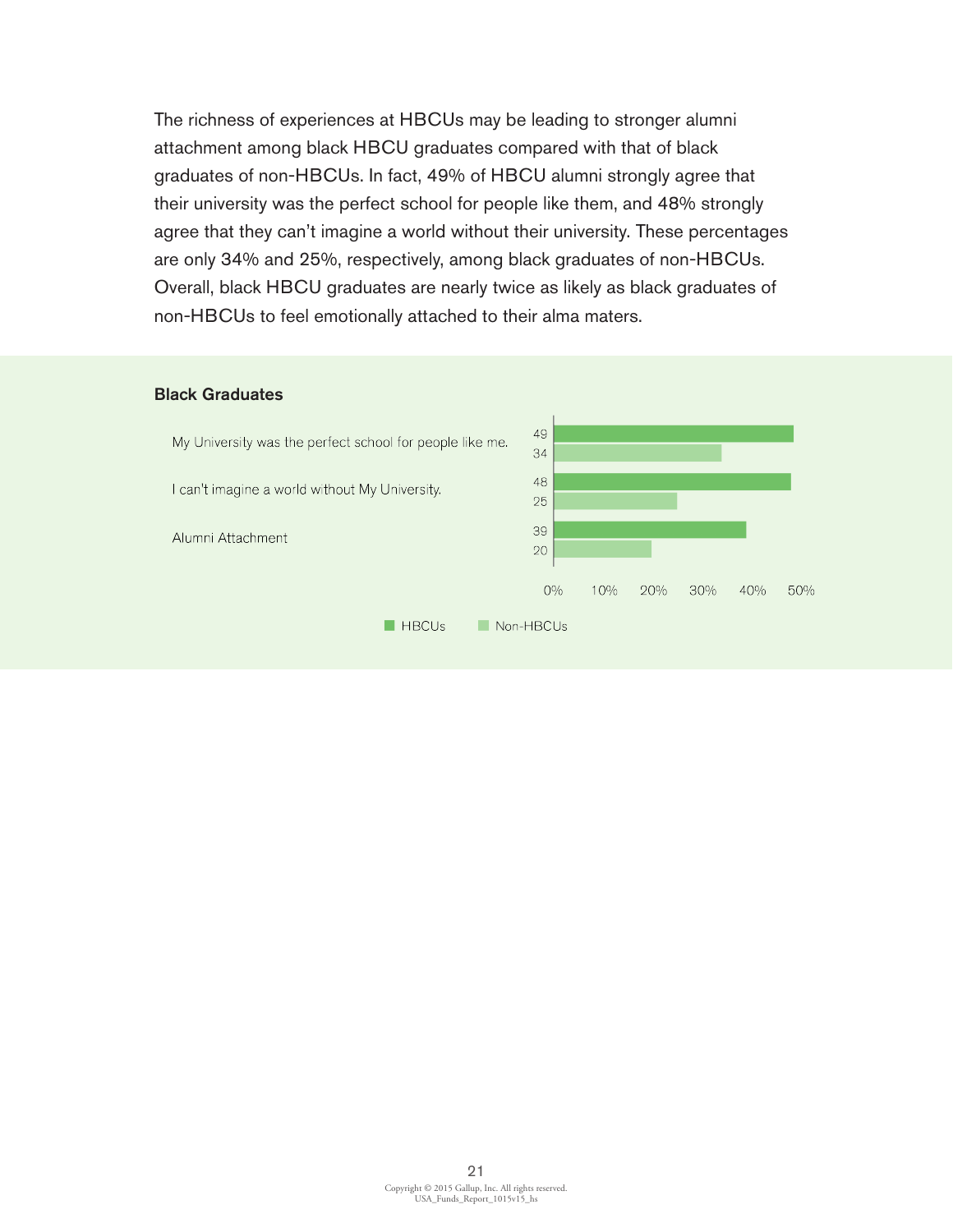### Hispanic-Serving Institutions

While they might not have the longstanding traditions that HBCUs have, Hispanic-Serving Institutions (HSIs) can provide a unique experience for Hispanic students. For this analysis, Gallup used a list of universities from the Hispanic Association of Colleges and Universities (HACU). For the purposes of this report, Hispanic-Serving Institutions refer to colleges, universities or systems/ districts in which total Hispanic enrollment constitutes a minimum of 25% of the total enrollment. "Total enrollment" includes full- and part-time students at the undergraduate or graduate level of the institution (including professional schools) or both — that is, the headcount of for-credit students.

When looking at support and experiential items, the positive effect present for HBCUs is not as evident for HSIs. HBCUs appear to have found a model that fits their mission — one that both addresses the need for students to feel supported and provides them with experiential learning opportunities. This intentional approach differs from the situation at HSIs, where the level of the Hispanic student population is what defines them.

| <b>Support and Experiential Learning Opportunities</b>                                                                      | <b>Hispanic Graduates</b> |          |  |  |
|-----------------------------------------------------------------------------------------------------------------------------|---------------------------|----------|--|--|
|                                                                                                                             | <b>HSIs</b>               | Non-HSIs |  |  |
| My professors at My University cared about me as a person.                                                                  | 28%                       | 28%      |  |  |
| I had at least one professor at My University who made me excited<br>about learning.                                        | 65%                       | 67%      |  |  |
| While attending My University, I had a mentor who encouraged me to<br>pursue my goals and dreams.                           | 21%                       | 25%      |  |  |
| <b>Felt Support</b>                                                                                                         | 14%                       | 15%      |  |  |
| While attending My University, I had an internship or job that allowed<br>me to apply what I was learning in the classroom. | 33%                       | 28%      |  |  |
| While attending My University, I worked on a project that took a<br>semester or more to complete.                           | 31%                       | 35%      |  |  |
| I was extremely active in extracurricular activities and organizations<br>while attending My University.                    | 15%                       | 21%      |  |  |
| <b>Experiential Learning</b>                                                                                                | 5%                        | 8%       |  |  |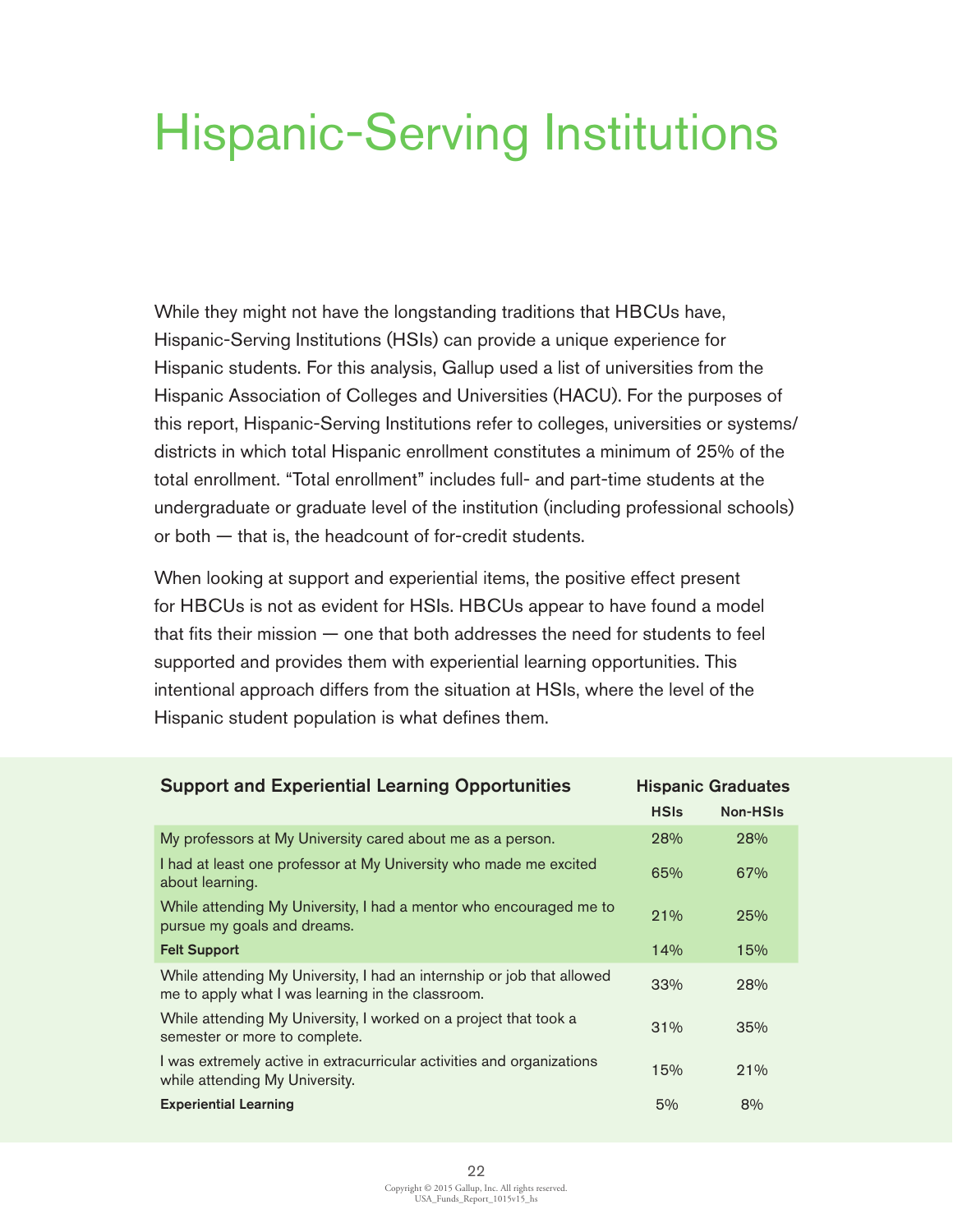### Minority Faculty Not Required for Minority Support

The results of this study do not imply that increasing minority faculty would lead to an increase in minorities feeling supported. Matching mentors and mentees based upon race and ethnicity is not a requirement of successful mentorship. A number of universities, regardless of racial makeup, have instituted minority and first-generation student mentorship and support programs. These programs aim to connect minority and first-generation students with staff, faculty and upperclassmen in an effort to improve the college experience and ensure that students receive the support they need.

Regardless of race or ethnicity, at most about one in three college graduates strongly agree that professors cared about them personally or that they had a mentor. Faculty, staff and students, regardless of race, must learn that effective mentoring of all students includes providing instrumental support and advocacy — and that mentorship is not an institution purely meant to address emotional needs. Mentorship must have a functional purpose and must transcend racial backgrounds.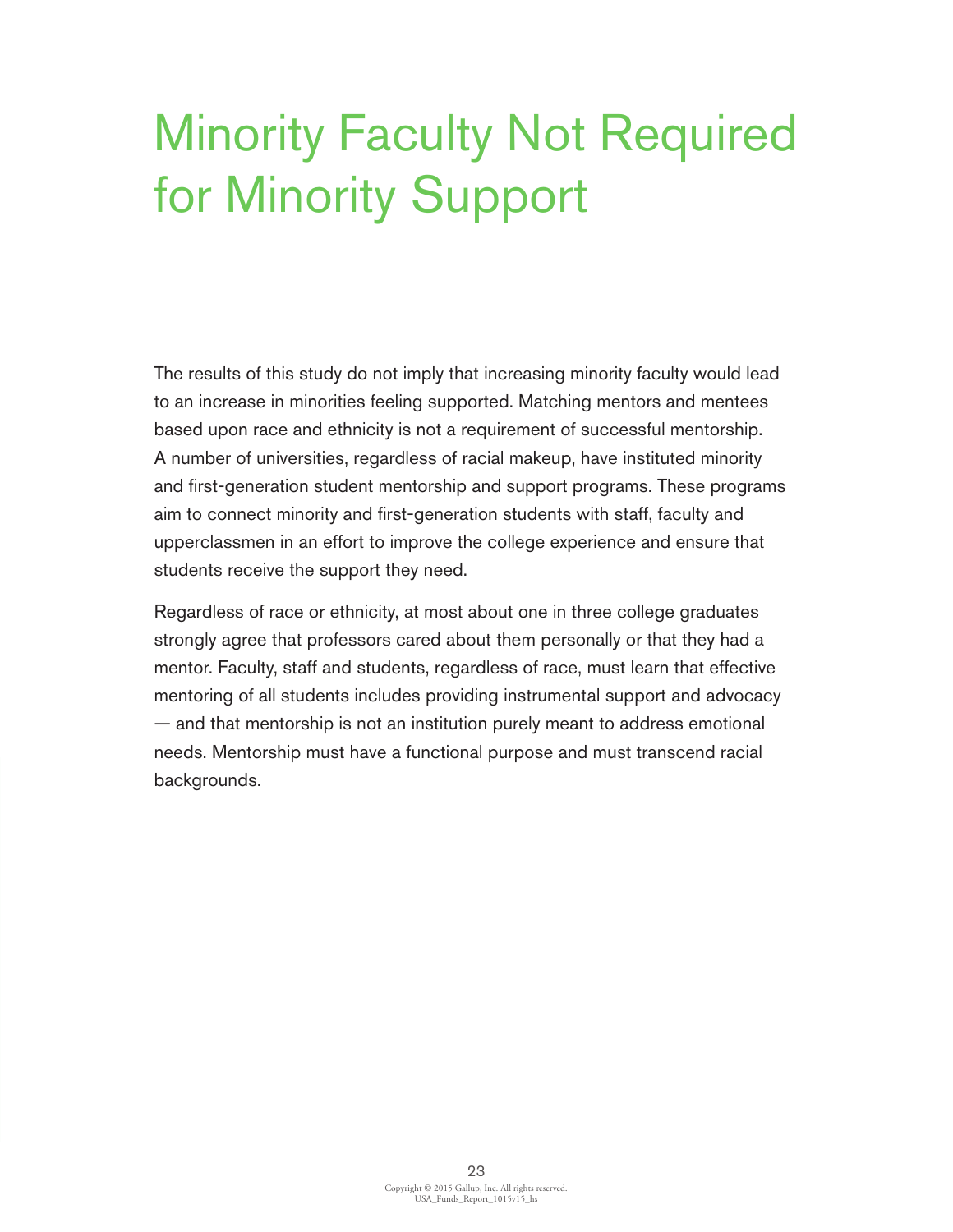### **Conclusion**

Although there is considerable parity in the small percentages of graduates who are thriving in all five elements of well-being, examples of shortcomings and successes exist within every element. For example, many graduates are thriving in purpose well-being, but black females and Asian males are lagging behind their peers while Asian females are leading them. Further, black graduates in general, but particularly females, are less likely to be thriving in financial well-being than are graduates in any other group.

These differences shine an additional spotlight on the importance of college experiences to students' lives after college. While the support that graduates recall receiving from their professors and the learning experiences they recall having as undergraduates vary substantially by race, ethnicity and gender, the differences in their experiential learning are far more subtle.

Although HBCUs are struggling in a number of areas, their overall success in providing black graduates with a better college experience than they would get at non-HBCUs needs to be examined more closely — and potentially modeled — at other institutions. The profoundly different experiences that black graduates of HBCUs and black graduates of non-HBCUs are having in college leave the HBCU graduates feeling better prepared for life after graduation, potentially leading them to live vastly different lives outside of college.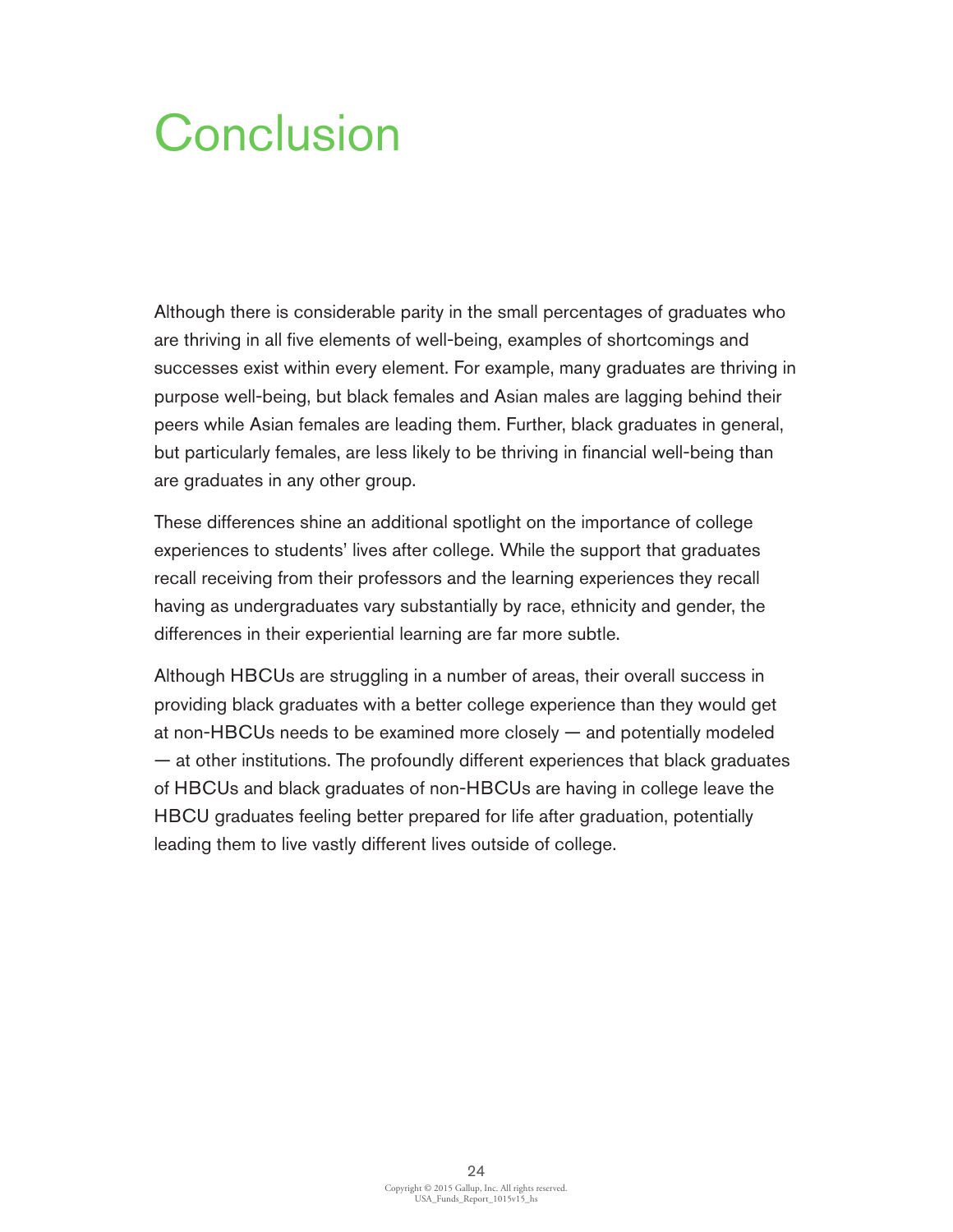### Additional Data Tables

| <b>Public and Private School Attendance</b> | White |             | <b>Black</b> Asian | <b>Hispanic</b> |
|---------------------------------------------|-------|-------------|--------------------|-----------------|
| <b>Public</b>                               |       | 64% 61%     | 66%                | 68%             |
| Private Not-For-Profit                      |       | 34% 33% 32% |                    | 27%             |
| <b>Private For-Profit</b>                   | 2%    | $5\%$       | 10 <sub>0</sub>    | 4%              |

| <b>Student Loan Debt</b> | White | <b>Black</b> | Asian | <b>Hispanic</b> |
|--------------------------|-------|--------------|-------|-----------------|
| \$0                      | 58%   | 32%          | 59%   | 38%             |
| $$1 - $10,000$           | 8%    | 10%          | 5%    | 11%             |
| $$10,001 - $20,000$      | 9%    | 13%          | 7%    | 16%             |
| $$20,001 - $40,000$      | 15%   | 22%          | 18%   | 19%             |
| $$40,001+$               | 10%   | 23%          | 10%   | 15%             |

| <b>First Generation Status</b> |             | White Black Asian Hispanic |
|--------------------------------|-------------|----------------------------|
| <b>Not First Generation</b>    | 54% 43% 68% | 44%                        |
| <b>First Generation</b>        | 46% 57% 32% | 56%                        |

#### Transfer Student Status

Did you transfer to (University Name) from another college or university?

|                                                         | White | <b>Black</b>    | Asian | <b>Hispanic</b> |
|---------------------------------------------------------|-------|-----------------|-------|-----------------|
| Yes, transferred from a four-year college or university | 17%   | 17 <sub>%</sub> | 10%   | 12%             |
| Yes, transferred from a two-year college or university  | 19%   | 19%             | 17%   | 29%             |
| No, did not transfer                                    | 64%   | 63%             | 73%   | 59%             |

| <b>College Major Category</b> | White | <b>Black</b> | Asian | Hispanic |
|-------------------------------|-------|--------------|-------|----------|
| <b>Sciences</b>               | 26%   | 24%          | 27%   | 27%      |
| Social Sciences               | 17%   | 20%          | 18%   | 18%      |
| <b>Business</b>               | 12%   | 16%          | 10%   | 13%      |
| Arts & Humanities             | 22%   | 23%          | 18%   | 24%      |
| Engineering                   | 17%   | 12%          | 17%   | 13%      |
| Others                        | 5%    | 5%           | 9%    | 5%       |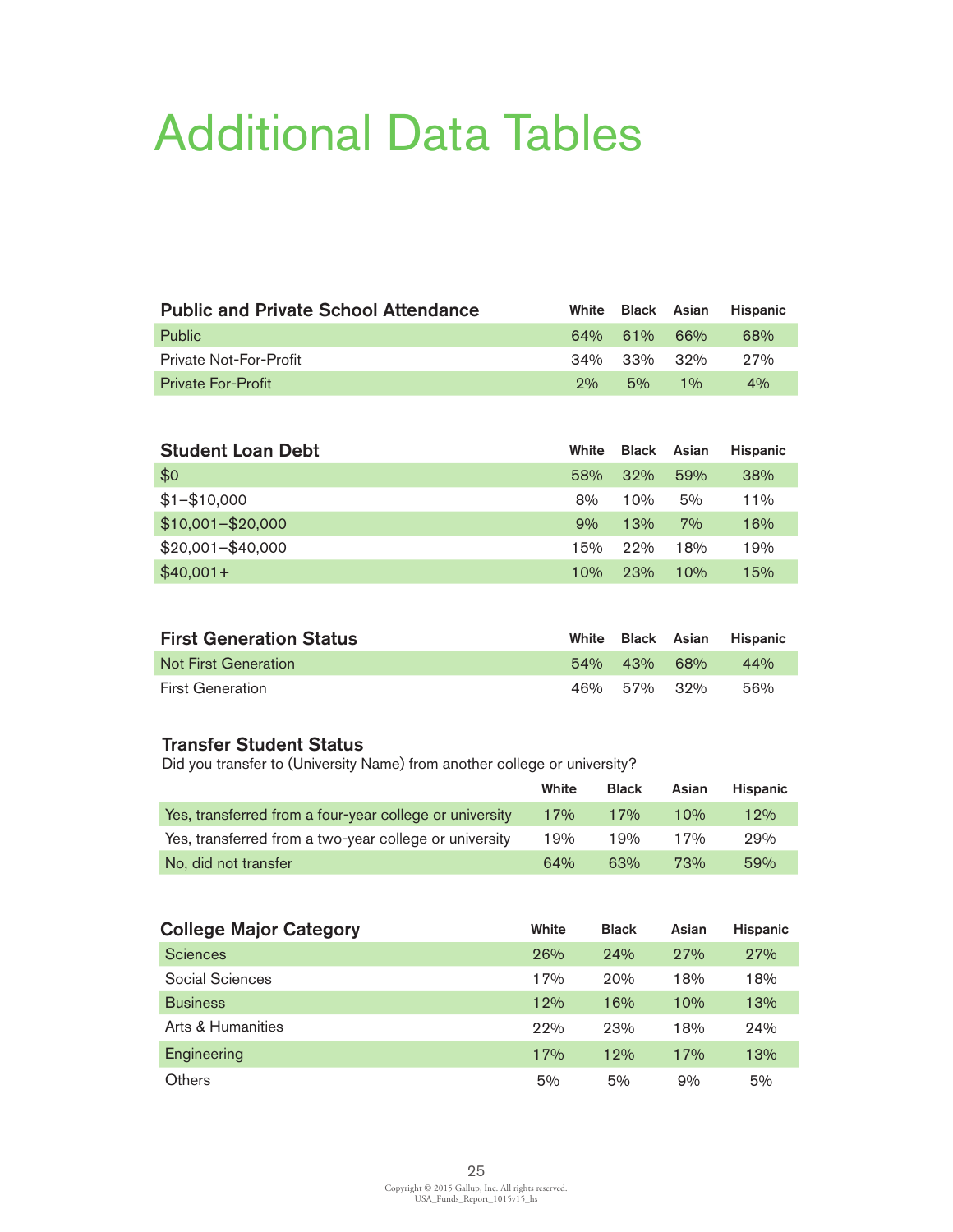| <b>Degree Attainment</b> | White | <b>Black</b> | Asian | <b>Hispanic</b> |
|--------------------------|-------|--------------|-------|-----------------|
| 4 years or less          | 69%   | 66%          | 67%   | 63%             |
| 4.5 to 5 years           | 22%   | 24%          | 25%   | 23%             |
| 5.5 or more years        | 9%    | 9%           | 8%    | 13%             |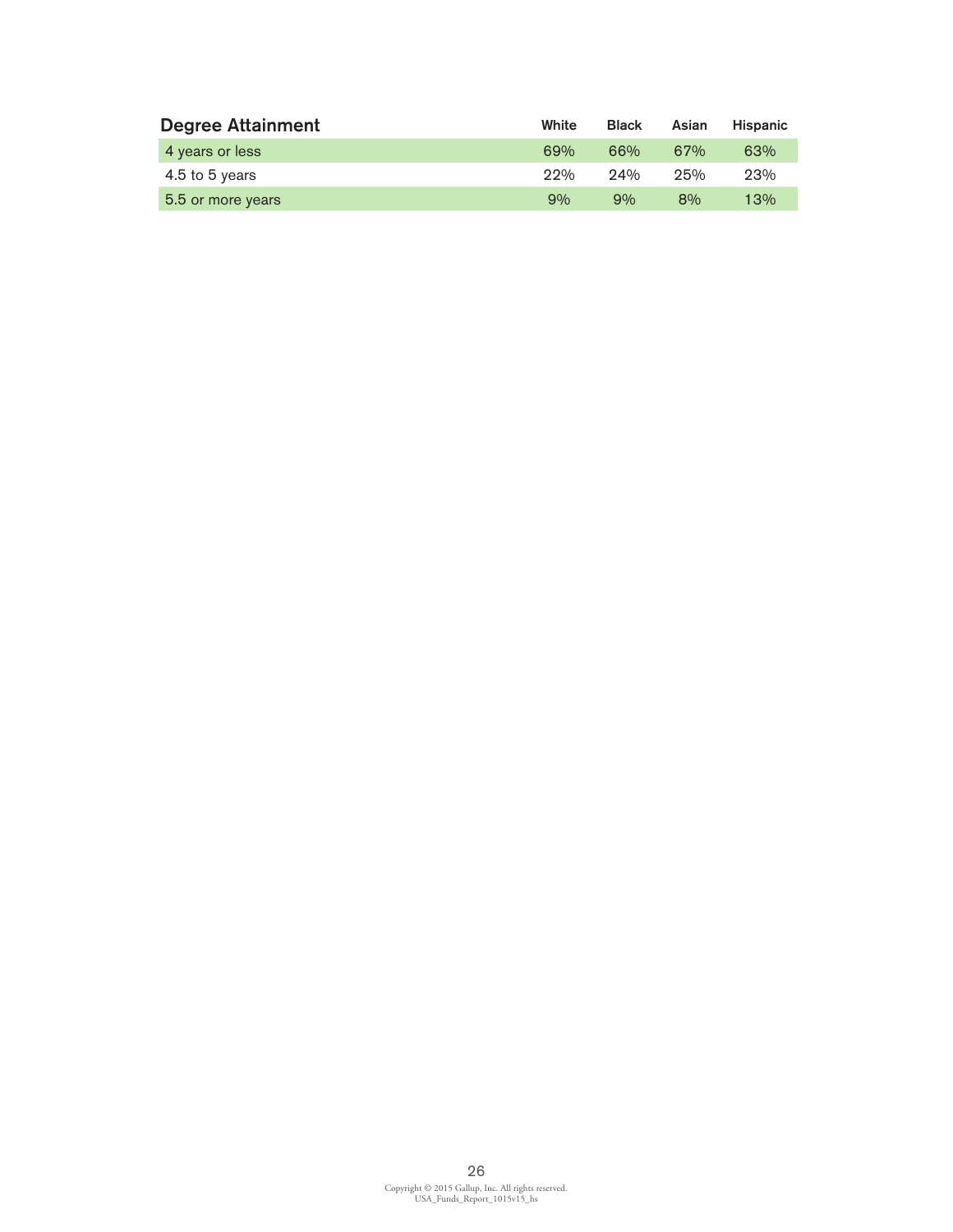### Methodology

Results represent data collected over the course of two years as part of the National Gallup-Purdue Index.

Year one of the study was conducted Feb. 4-March 7, 2014, with a random sample of 28,712 respondents with a bachelor's degree or higher, aged 18 and older, with Internet access, living in all 50 U.S. states and the District of Columbia. The sample was compiled from two sources: the Gallup Panel and the Gallup Daily tracking survey.

The Gallup Panel is a proprietary, probability-based longitudinal panel of U.S. adults that are selected using random-digit-dial (RDD) and address-based sampling methods. The Gallup Panel is not an opt-in panel and includes 60,000 individuals. Gallup Panel members with a college degree and with access to the Internet were invited to take the Gallup-Purdue Index survey online.

The Gallup Daily tracking survey sample includes national adults with a minimum quota of 50 percent cellphone respondents and 50 percent landline respondents, with additional minimum quotas by time zone within region. Landline and cellular telephone numbers are selected using RDD methods. Landline respondents are chosen at random within each household on the basis of which member had the most recent birthday. Gallup Daily tracking respondents with a college degree who agreed to future contact were invited to take the Gallup-Purdue Index survey online.

Year two of the study was conducted Dec. 16, 2014-June 29, 2015, with a random sample of 27,709 respondents with a bachelor's degree or higher, aged 18 and older, with Internet access, living in all 50 U.S. states and the District of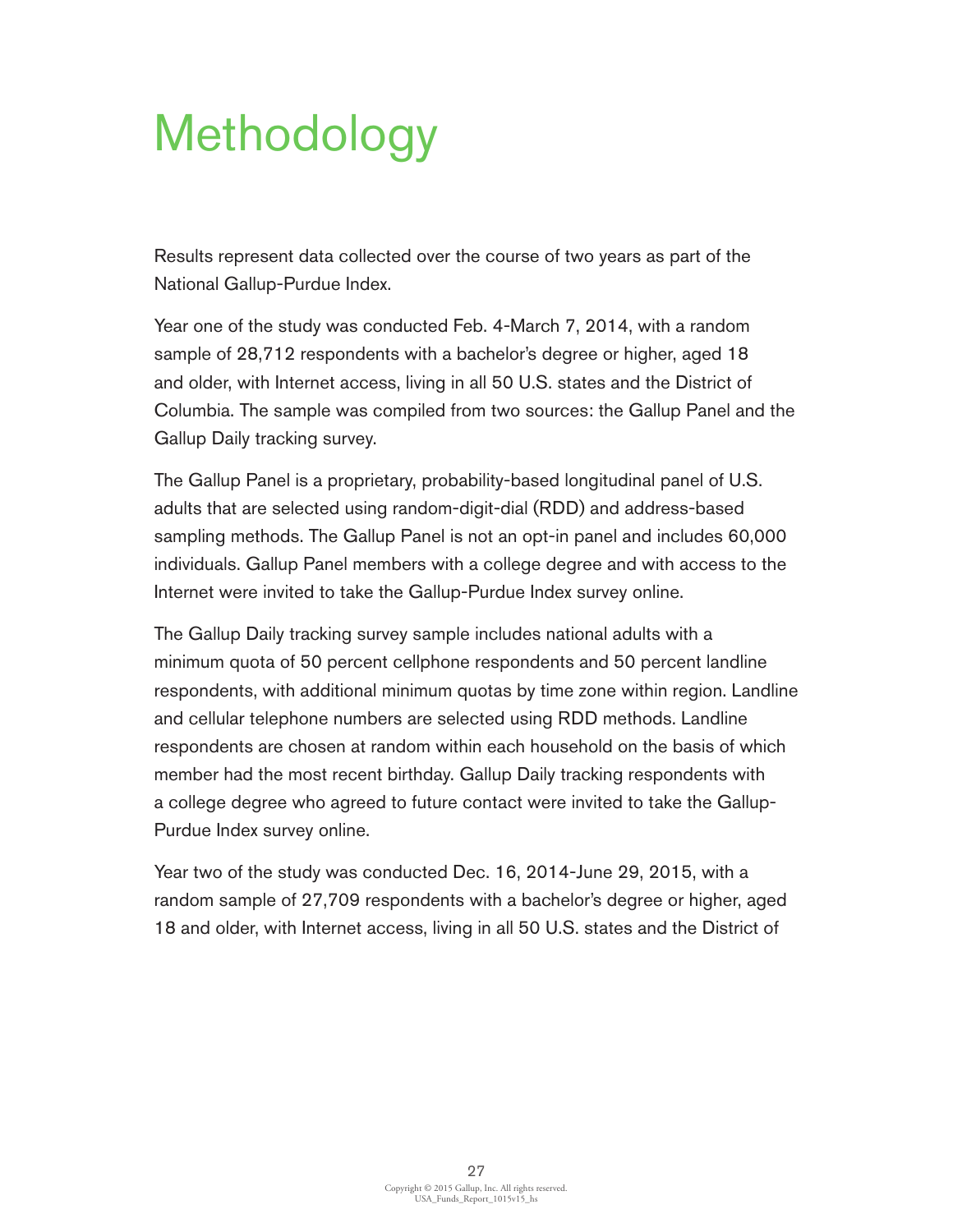Columbia. The sample was recruited using the Gallup Daily tracking survey.

Gallup-Purdue Index interviews are conducted via the Web, in English only. Samples are weighted to correct for unequal selection probability and nonresponse. The data are weighted to match national demographics of gender, age, race, Hispanic ethnicity, education and region. Demographic weighting targets are based on the most recent Current Population Survey figures for the aged 18 and older population with a U.S. bachelor's degree or higher.

All reported margins of sampling error for the Gallup-Purdue Index of all college graduates include the computed design effects for weighting.

For results based on the total sample of those with a bachelor's degree or higher, the margin of sampling error is  $\pm 0.6$  percentage points at the 95% confidence level.

For results based on employee engagement of those with a bachelor's degree or higher, the margin of sampling error is ±0.8 percentage points at the 95% confidence level.

In addition to sampling error, question wording and practical difficulties in conducting surveys can introduce error or bias into the findings of public opinion polls.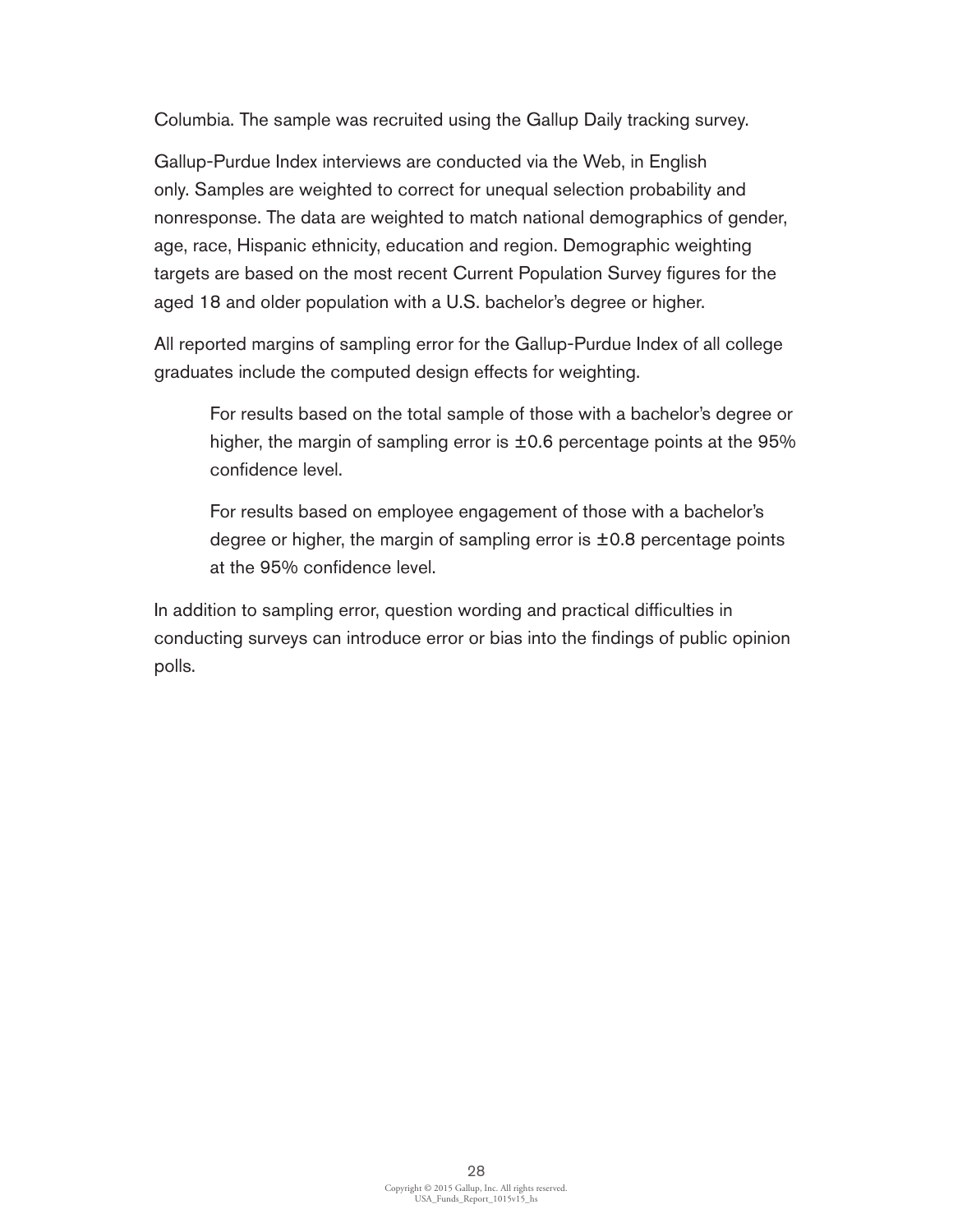### About USA Funds

USA Funds is a nonprofit corporation that supports Completion With a Purpose<sup>SM</sup>, building a more purposeful path for America's students to, and through, college and on to rewarding careers and successful lives. USA Funds pursues its nonprofit mission through philanthropic activities and partnerships, policy research and programs and services that enhance preparation for, access to and success in higher education. Learn more at www.usafunds.org.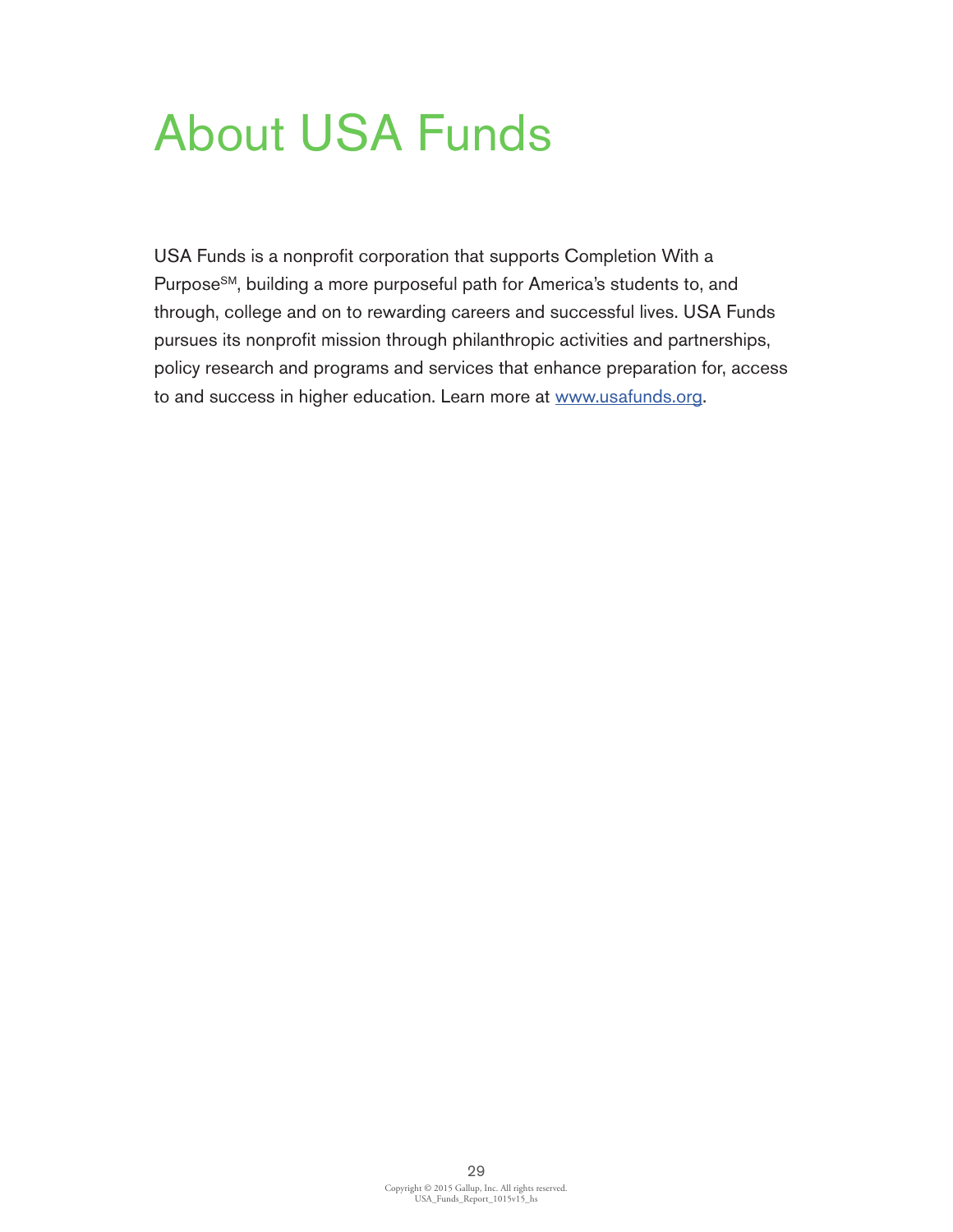### About Gallup

Gallup delivers forward-thinking research, analytics and advice to help leaders solve their most pressing problems. Combining more than 75 years of experience with its global reach, Gallup knows more about the attitudes and behaviors of the world's constituents, employees and customers than any other organization. Gallup consultants help private and public sector organizations boost organic growth through measurement tools, strategic advice and education. Gallup's 2,000 professionals deliver services to client organizations through the Web and in nearly 40 offices around the world.

### About Healthways

Healthways is an independent, global well-being company that provides comprehensive improvement solutions to increase performance and lower healthcare costs in its client populations. Dedicated to creating a healthier world one person at a time, Healthways uses the science of well-being and behavior change to produce and measure well-being improvement for its customers. Healthways provides personalized support to individuals to optimize each participant's health and productivity and to reduce health-related costs, and also advises leaders on how to maximize well-being across an organization.